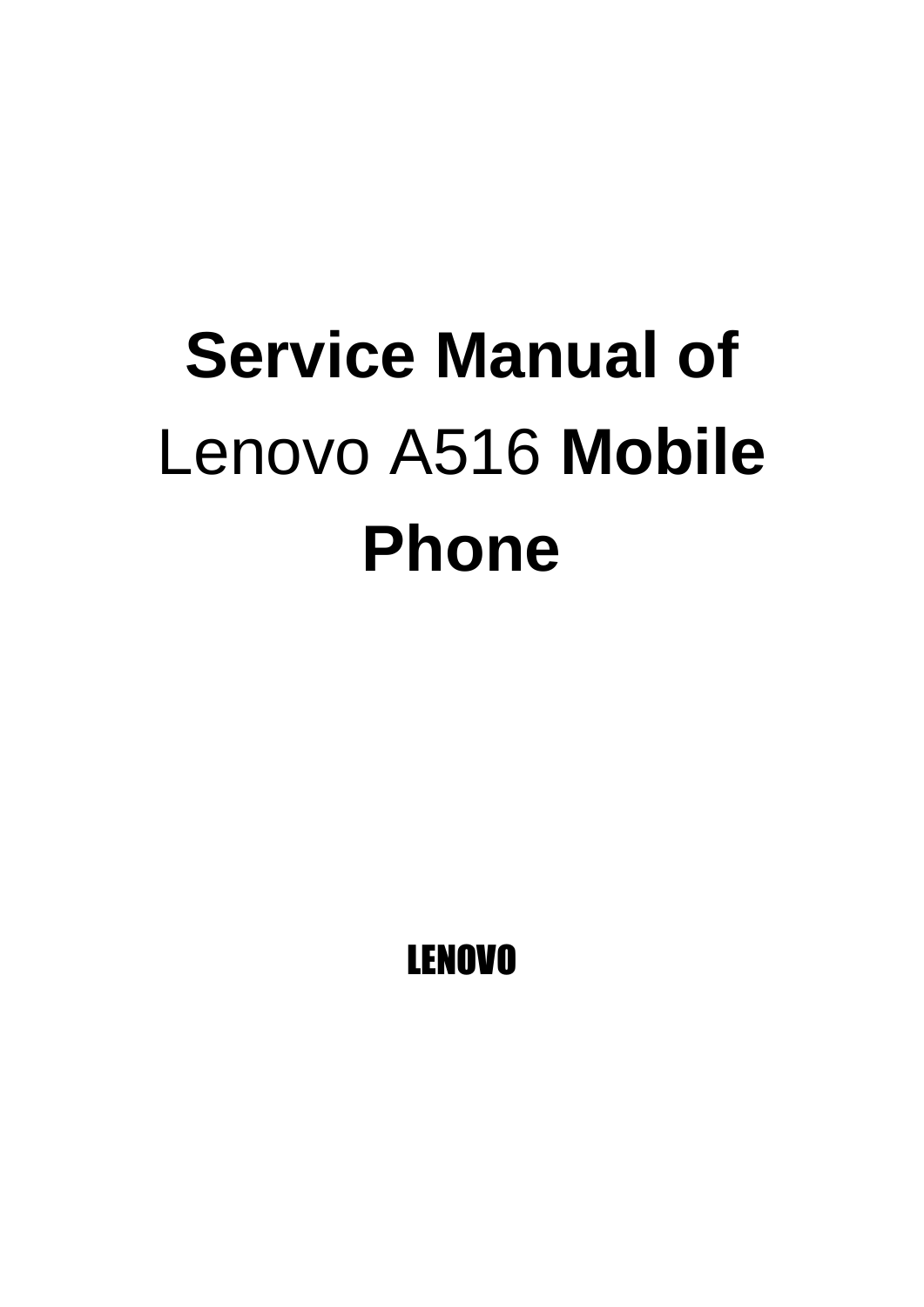| Document name   | <b>Service</b> |  | Manual of Lenovo A516 Mobile |  |
|-----------------|----------------|--|------------------------------|--|
| Phone           |                |  |                              |  |
| <b>Version:</b> | <b>V100</b>    |  |                              |  |
| Date:           | May 28, 2013   |  |                              |  |
| Document No.:   |                |  |                              |  |
| Status:         |                |  |                              |  |

#### **Preface**

This manual is intended for online repair guidance and after-sale repair guidance of Lenovo A516 mobile phone produced by the Company

The content of this manual will be upgraded according to the needs of technology development.

#### **Copyright**

The copyright of this manual belongs to Lenovo Mobile; anyone who reproduces this manual without written consent of the Company shall bear legal responsibility.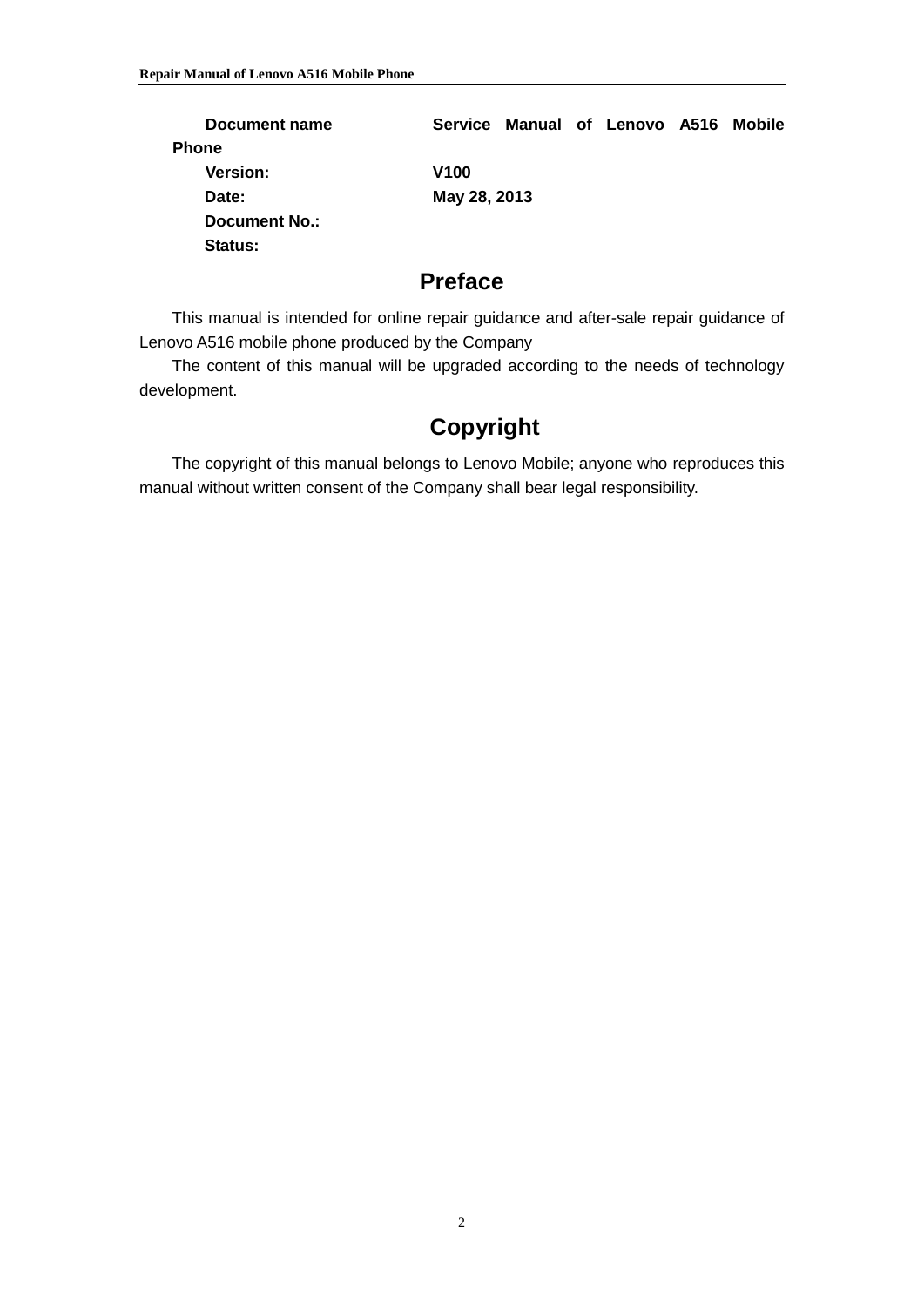## Content

| 1.                                                                                      |  |  |  |
|-----------------------------------------------------------------------------------------|--|--|--|
| 2.                                                                                      |  |  |  |
| 3.                                                                                      |  |  |  |
| 3.1                                                                                     |  |  |  |
| 3.1.1                                                                                   |  |  |  |
| 3.1.2                                                                                   |  |  |  |
| 3.2                                                                                     |  |  |  |
| 3.2.1                                                                                   |  |  |  |
| 3.2.2                                                                                   |  |  |  |
| 3.3                                                                                     |  |  |  |
| 3.3.1                                                                                   |  |  |  |
| 3.3.2                                                                                   |  |  |  |
| 3.4                                                                                     |  |  |  |
| 3.4.1                                                                                   |  |  |  |
| 3.4.2                                                                                   |  |  |  |
| $3.5^{\circ}$                                                                           |  |  |  |
| 3.5.1                                                                                   |  |  |  |
|                                                                                         |  |  |  |
| 3.6                                                                                     |  |  |  |
| 3.6.1                                                                                   |  |  |  |
|                                                                                         |  |  |  |
| 3.7                                                                                     |  |  |  |
| 3.8                                                                                     |  |  |  |
| LCD ON WHEN CLOSE TO THE EAR DURING THE CALL; LCD OFF WHEN AWAY FROM THE EAR. 25<br>3.9 |  |  |  |
| 4.                                                                                      |  |  |  |
|                                                                                         |  |  |  |
|                                                                                         |  |  |  |
|                                                                                         |  |  |  |
|                                                                                         |  |  |  |
|                                                                                         |  |  |  |
|                                                                                         |  |  |  |
|                                                                                         |  |  |  |
|                                                                                         |  |  |  |
|                                                                                         |  |  |  |
|                                                                                         |  |  |  |
|                                                                                         |  |  |  |
|                                                                                         |  |  |  |
|                                                                                         |  |  |  |
|                                                                                         |  |  |  |
|                                                                                         |  |  |  |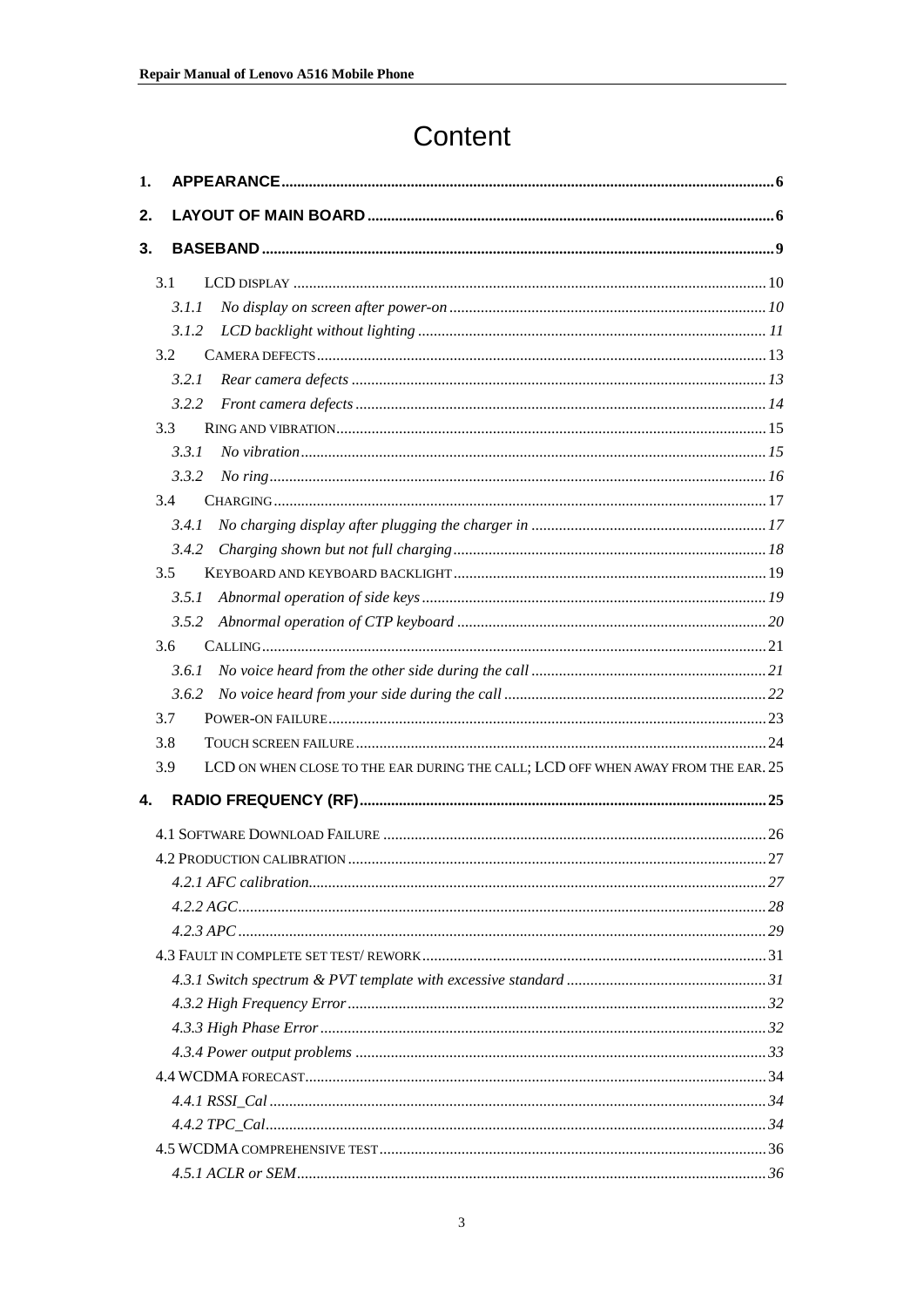| 5.1 ASSEMBLY PROCESS SEQUENCE OF LENOVO A516 MAIN BODY OIIIMEKA! ЗАКЛАДКА НЕ      |
|-----------------------------------------------------------------------------------|
| ОПРЕДЕЛЕНА.                                                                       |
| 5.2 PRECAUTIONS IN LENOVO A516 MAIN BODY ASSEMBLY ОШИБКА! ЗАКЛАДКА НЕ ОПРЕДЕЛЕНА. |
| 5.3 PRECAUTIONS IN DISASSEMBLY OF LENOVO A516 MAIN BODY FOR REPAIRING OIIIHEKA!   |
| ЗАКЛАДКА НЕ ОПРЕДЕЛЕНА.                                                           |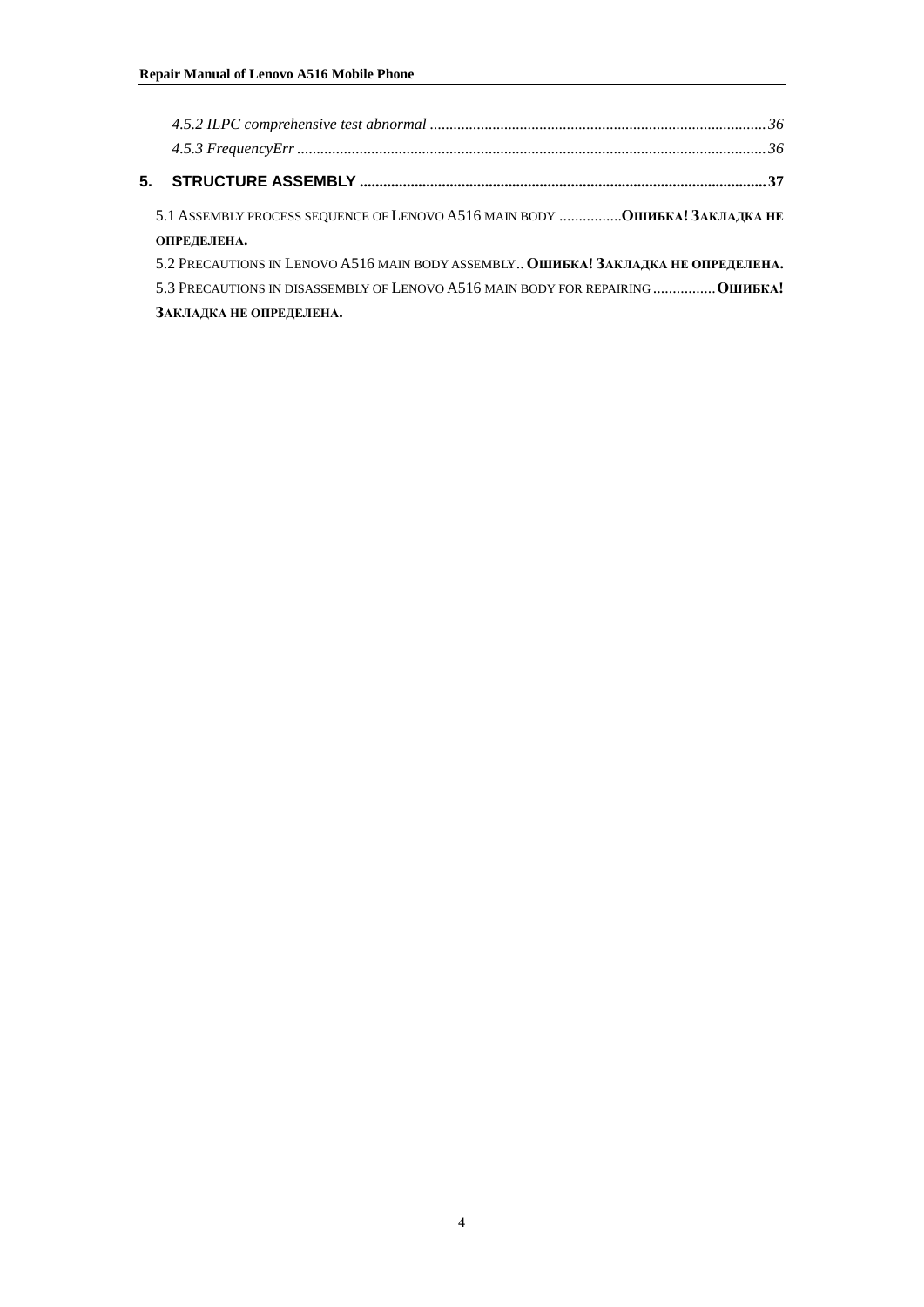| Version<br>No. | Prepared by/<br>Modified by | Prepared/<br>Modified<br>on | Reason for<br>change | Main changes |
|----------------|-----------------------------|-----------------------------|----------------------|--------------|
|                |                             |                             |                      |              |
|                |                             |                             |                      |              |
|                |                             |                             |                      |              |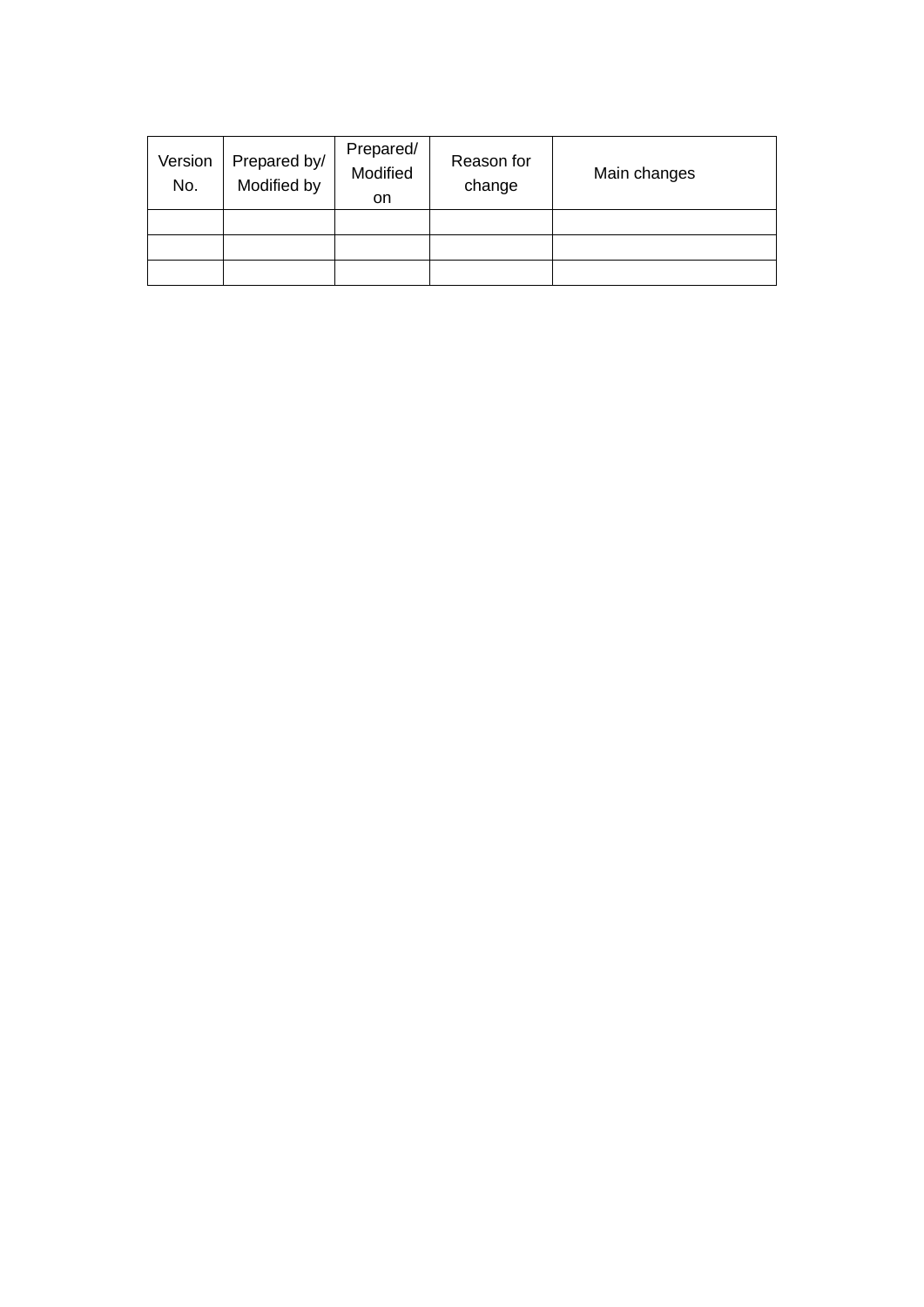# <span id="page-5-0"></span>**1.Appearance**

# <span id="page-5-1"></span>**2. Layout of main board Front of main board:**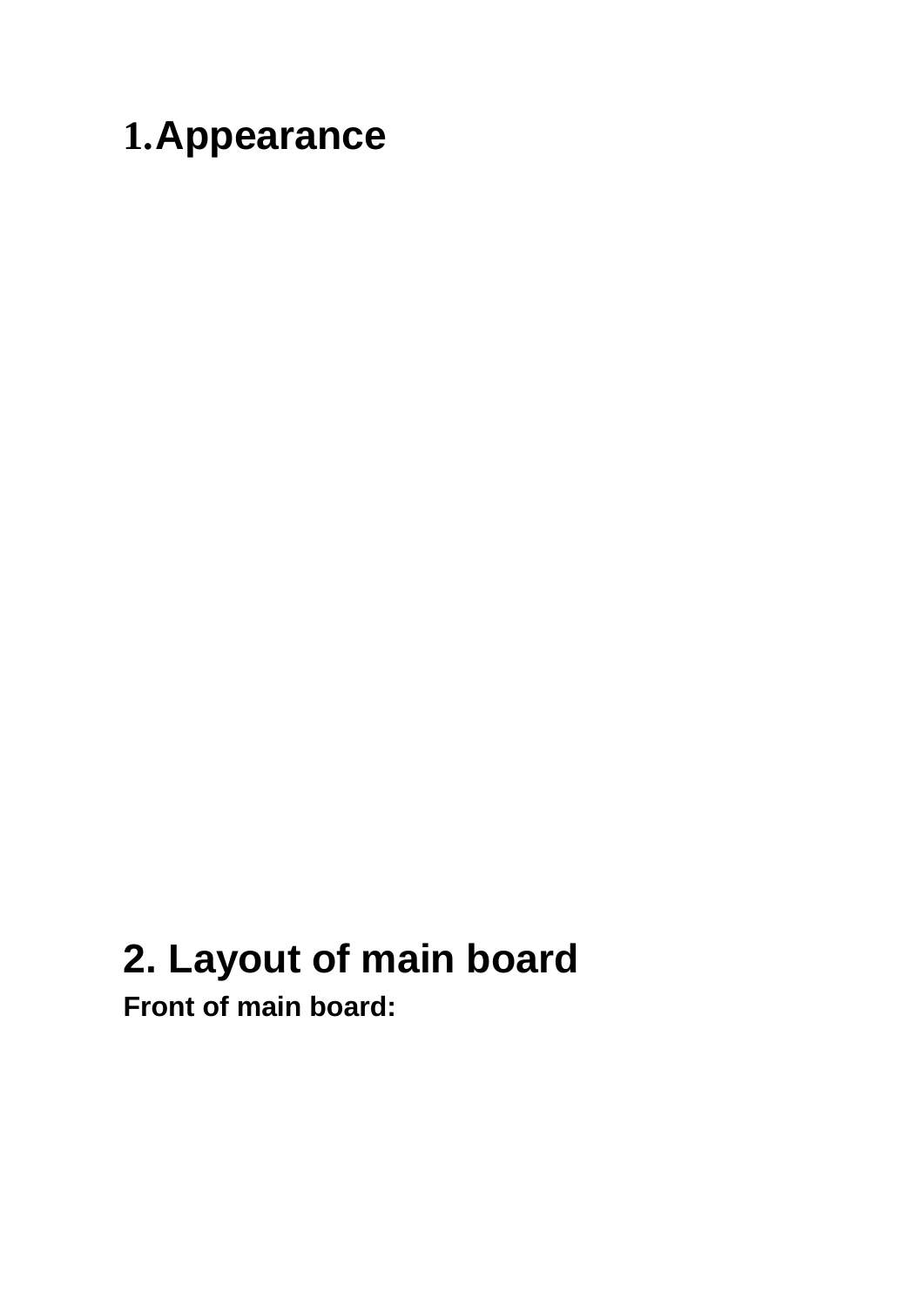

**Back of main board:**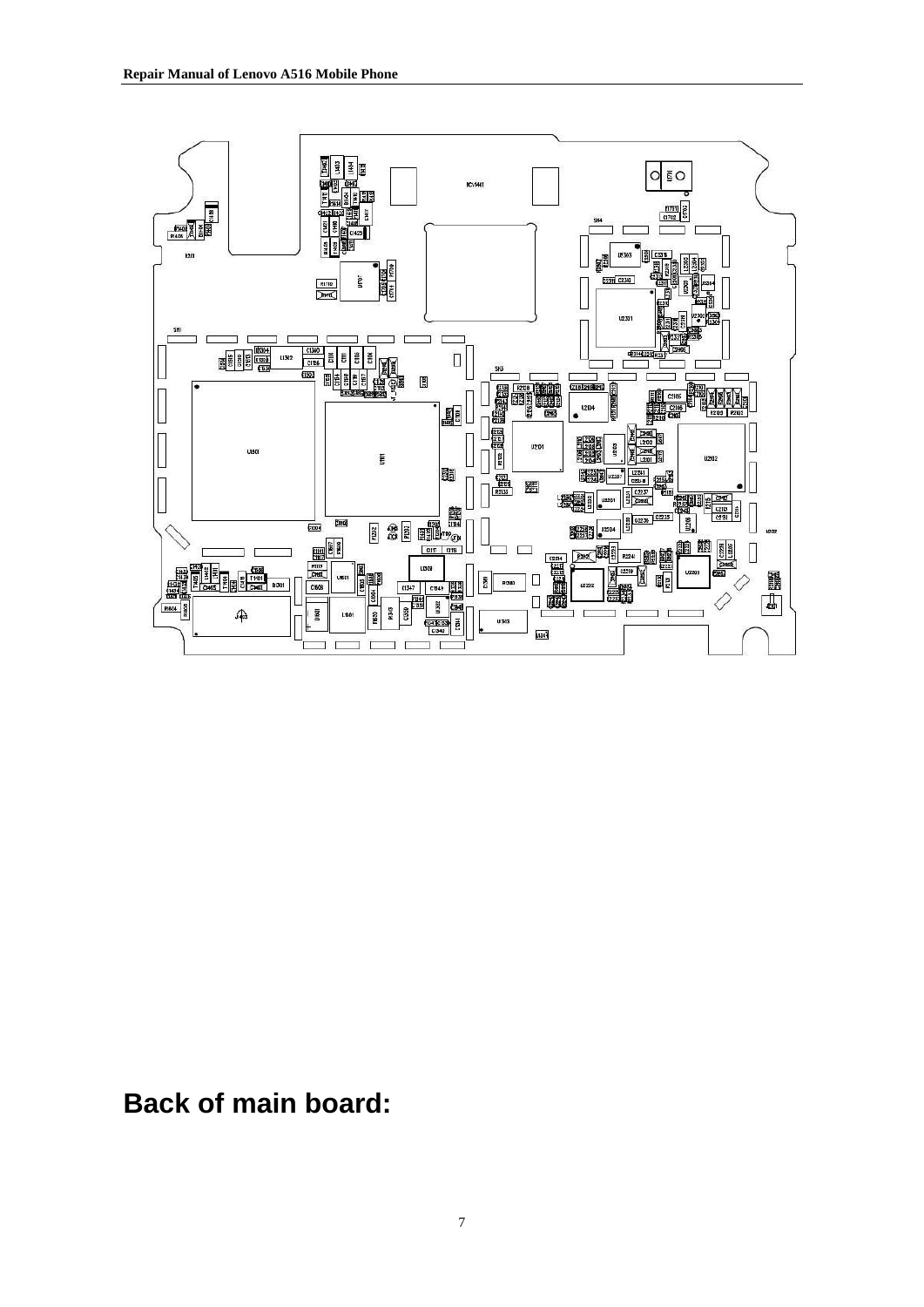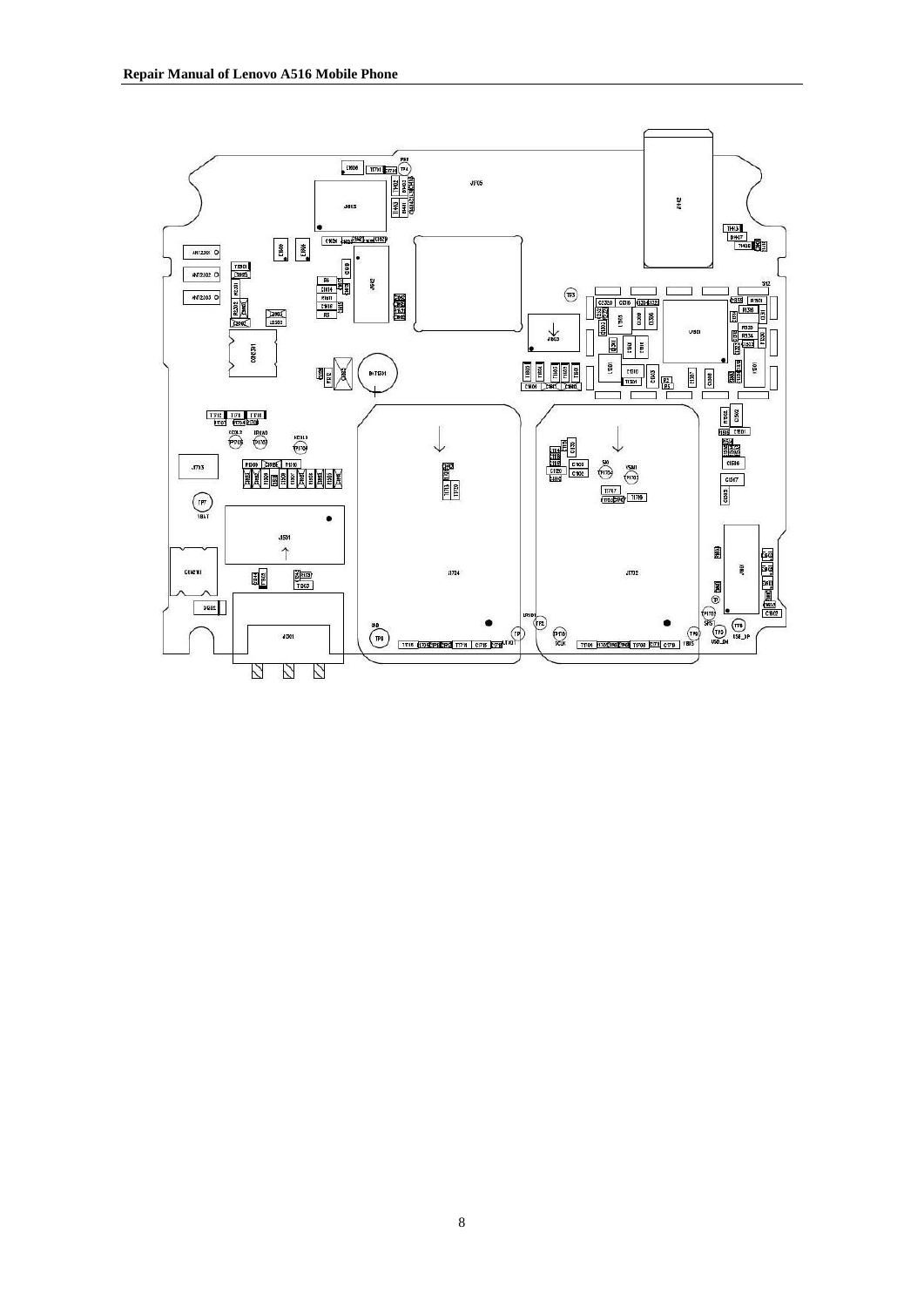<span id="page-8-0"></span>

Block diagram of hardware system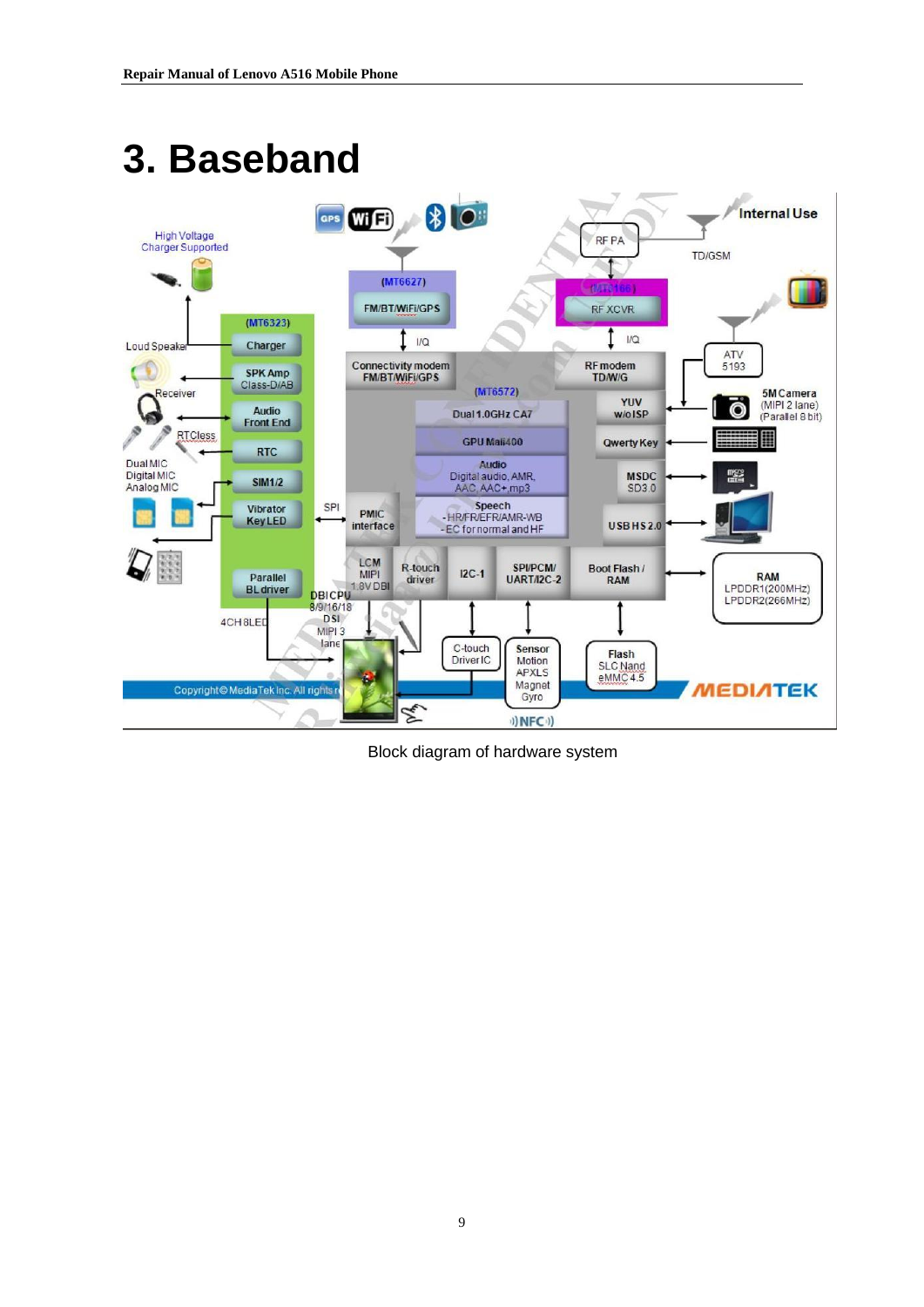## <span id="page-9-0"></span>**3.1 LCD display**

#### <span id="page-9-1"></span>**3.1.1 No display on screen after power-on**

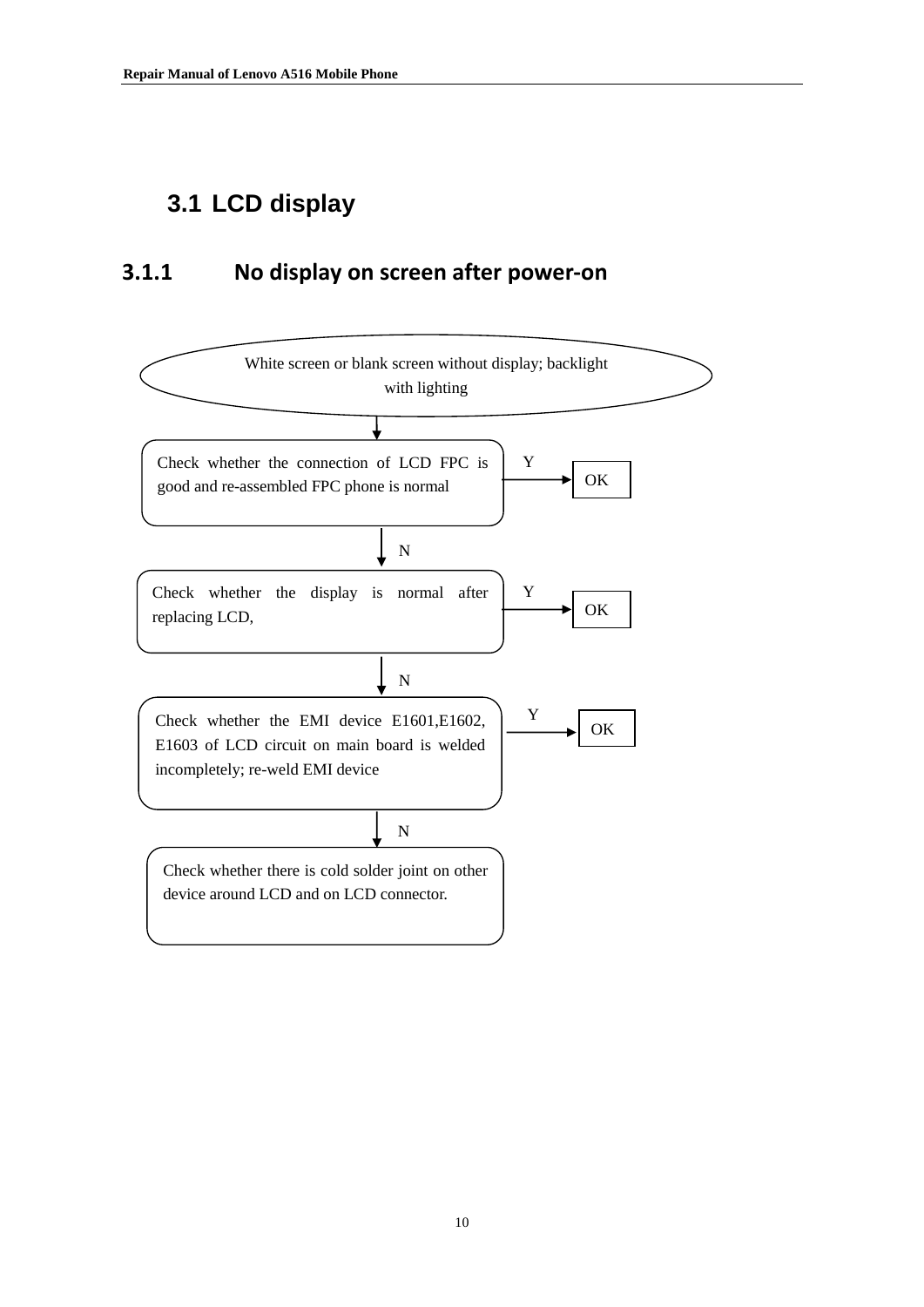#### <span id="page-10-0"></span>**3.1.2 LCD backlight without lighting**

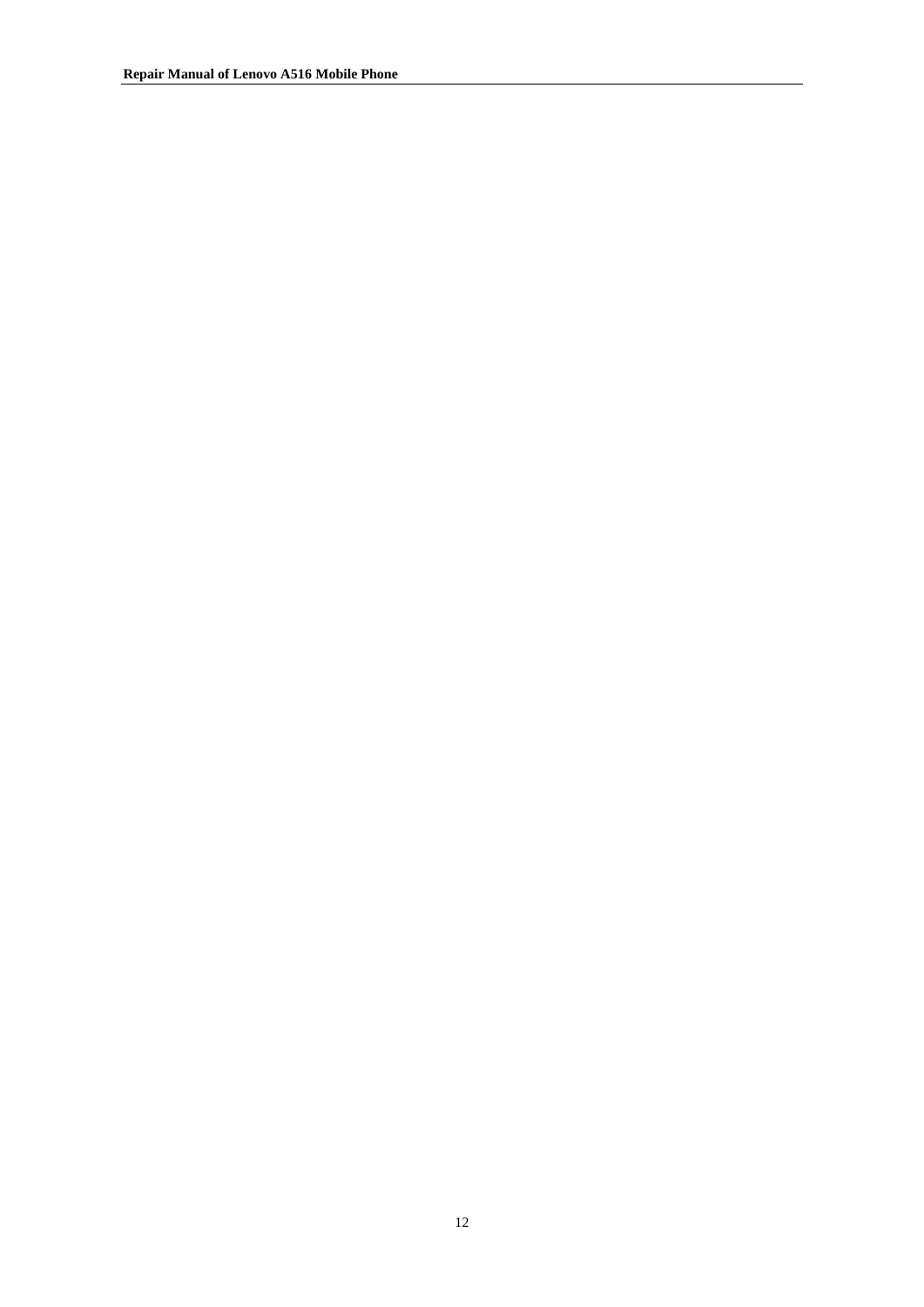#### <span id="page-12-0"></span>**3.2 Camera defects**

#### <span id="page-12-1"></span>**3.2.1 Rear camera defects**

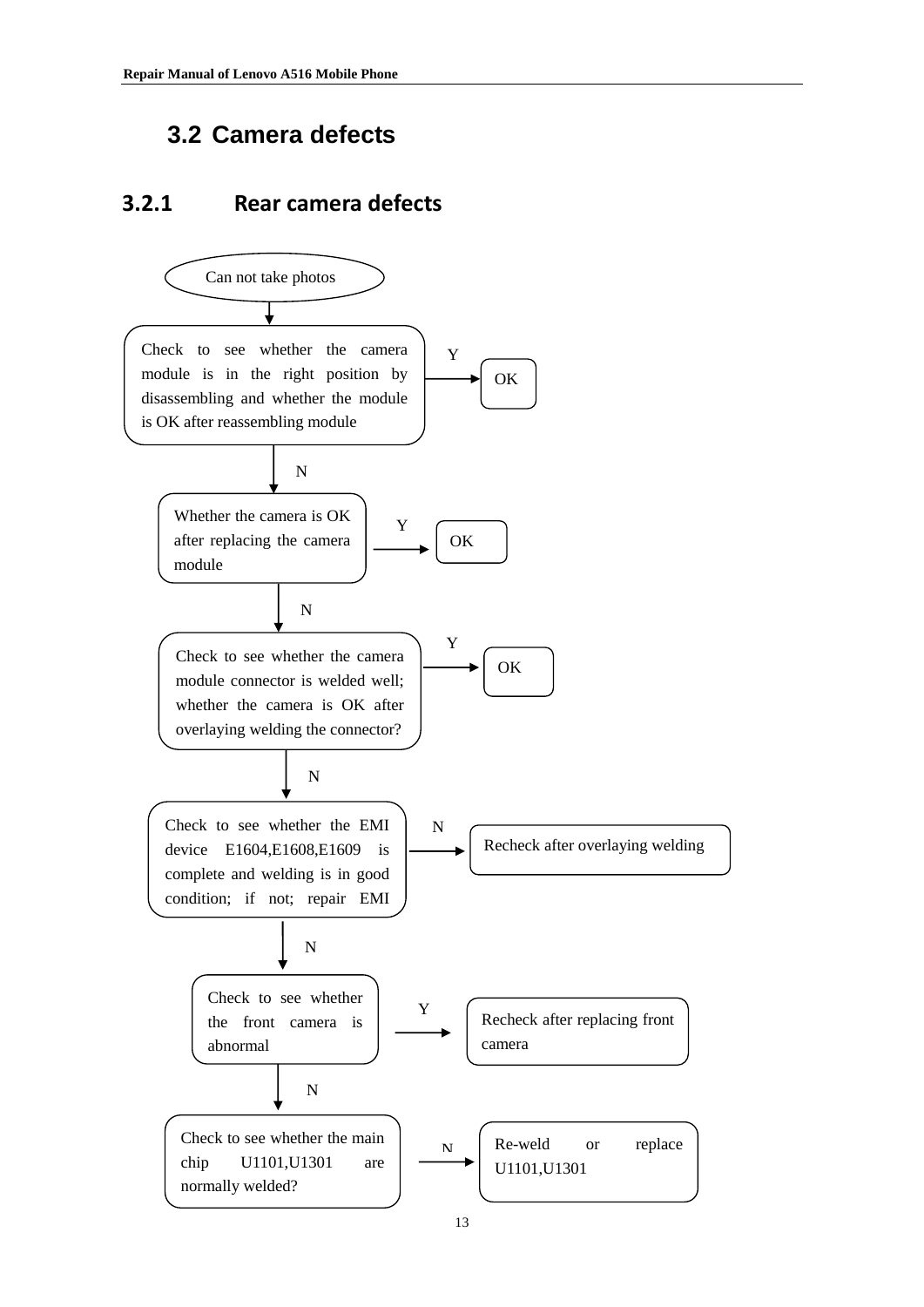#### <span id="page-13-0"></span>**3.2.2 Front camera defects**

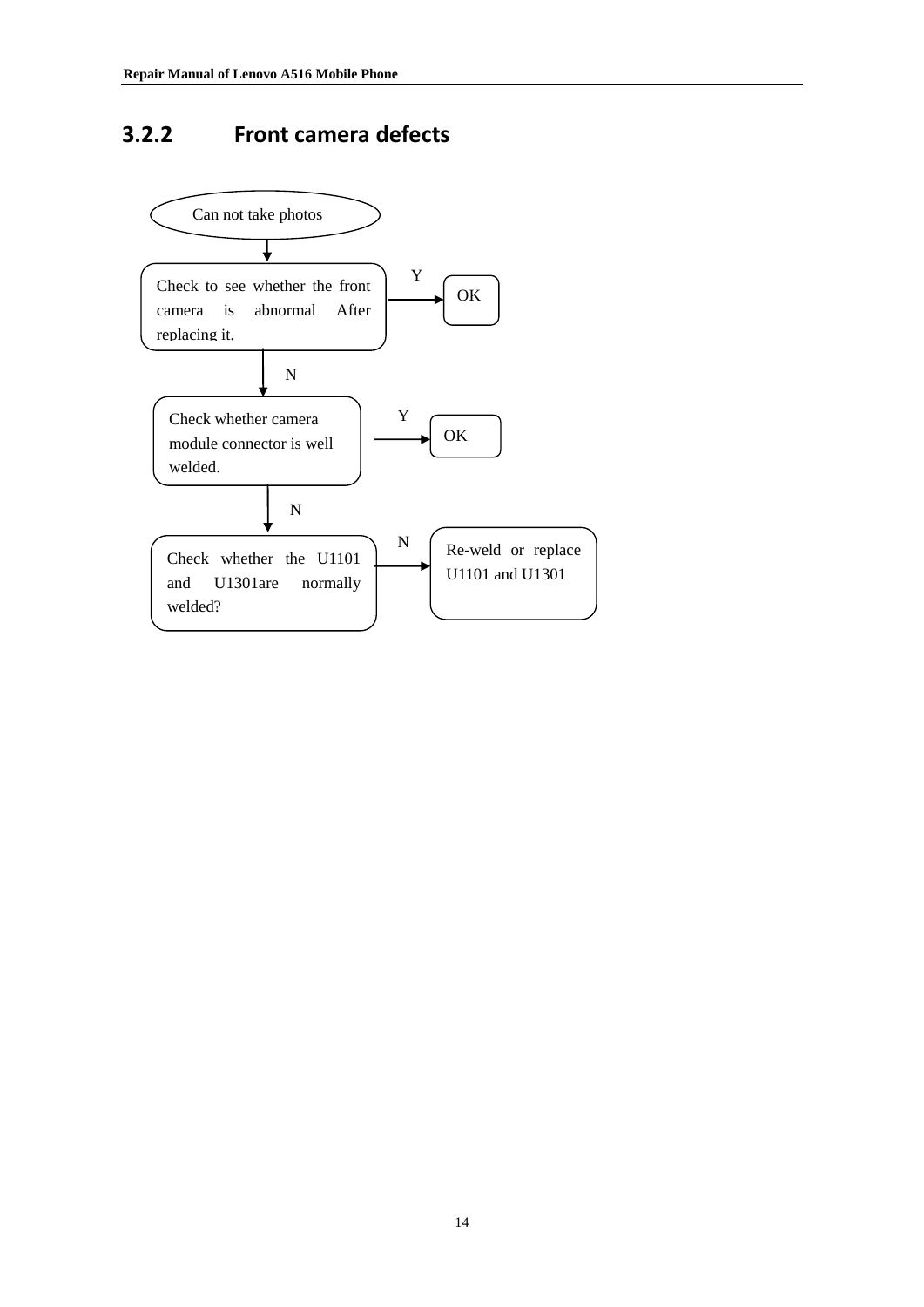## <span id="page-14-0"></span>**3.3 Ring and vibration**

#### <span id="page-14-1"></span>**3.3.1 No vibration**

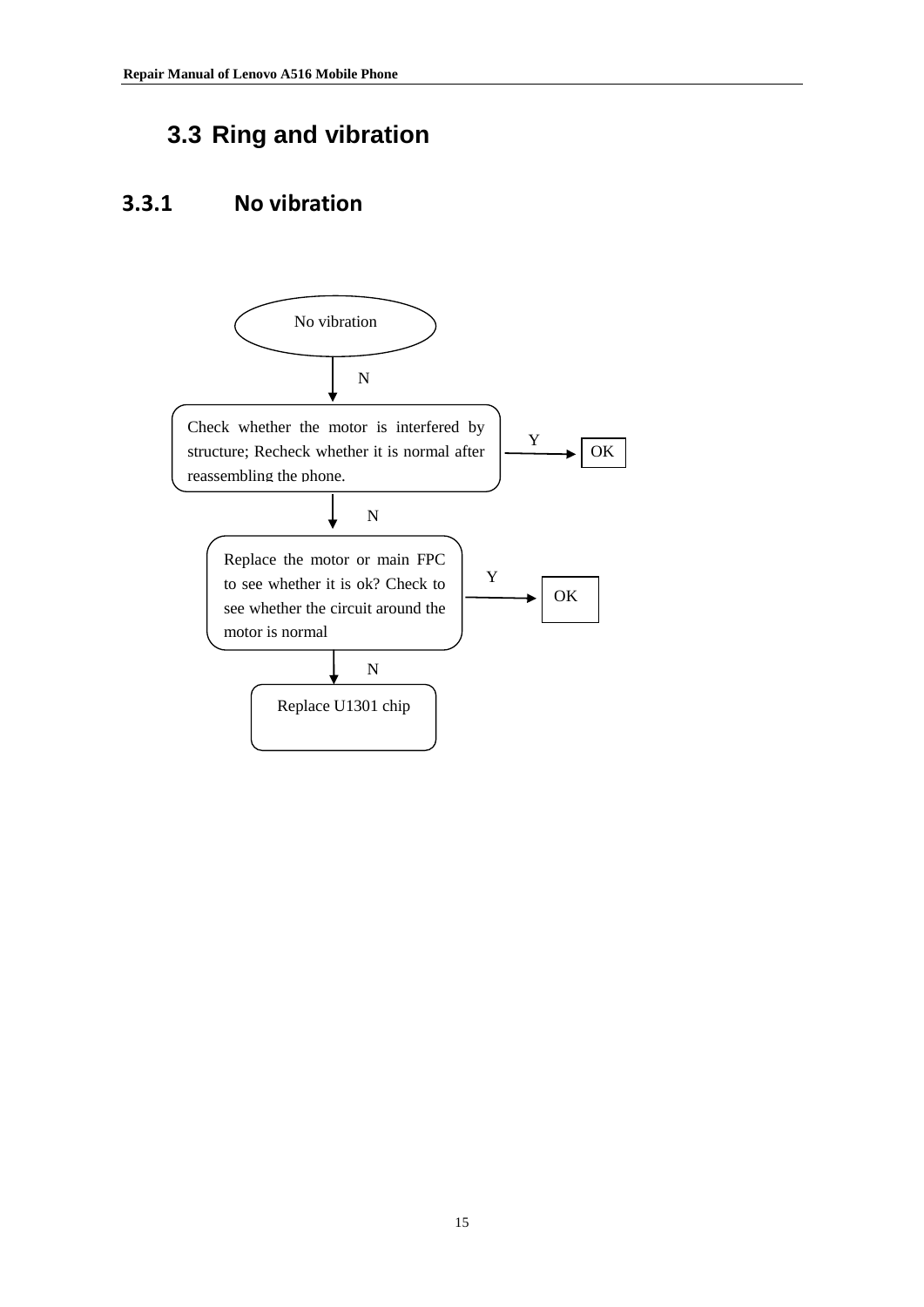#### <span id="page-15-0"></span>**3.3.2 No ring**

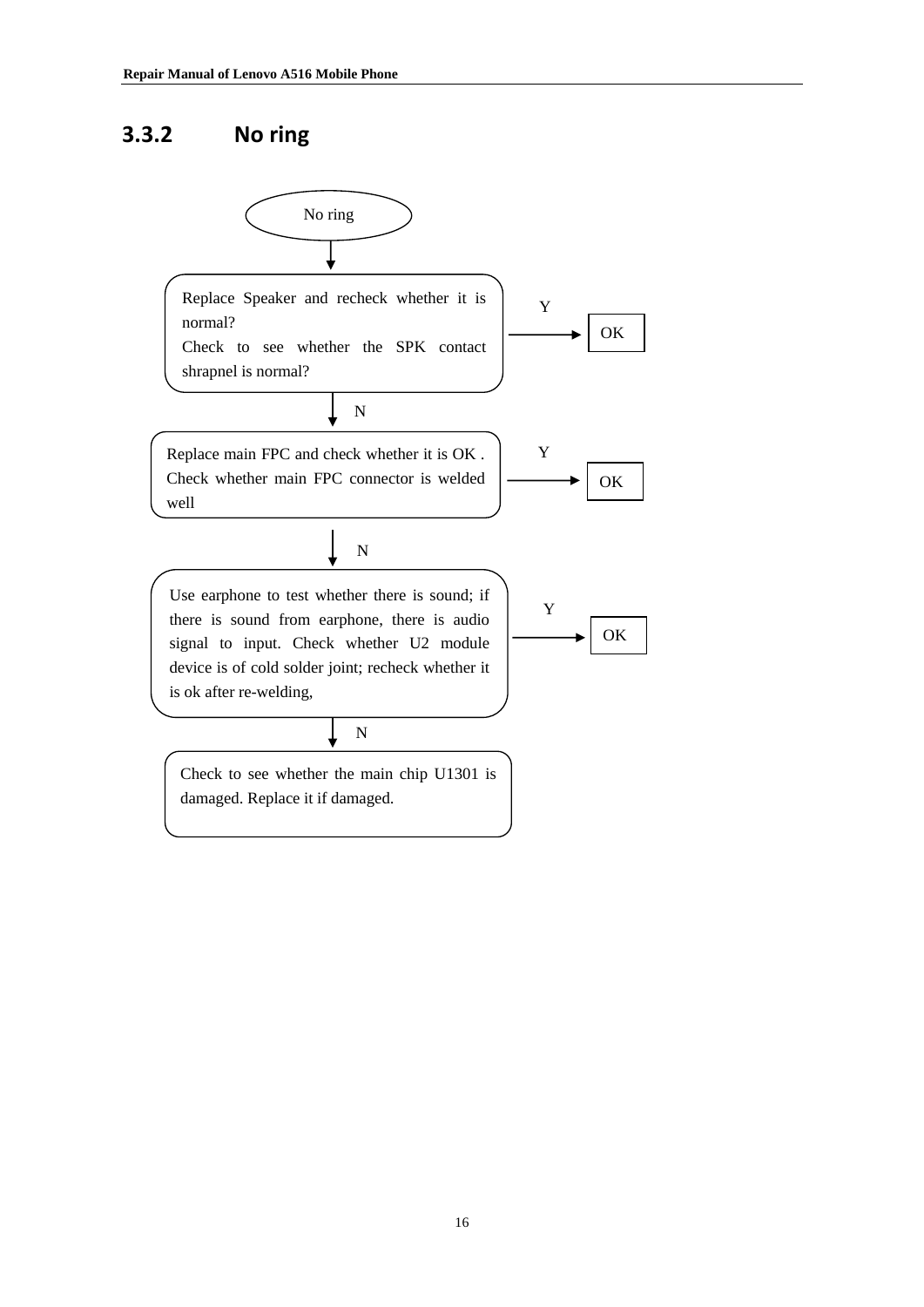## <span id="page-16-0"></span>**3.4 Charging**

#### <span id="page-16-1"></span>**3.4.1 No charging display after plugging the charger in**

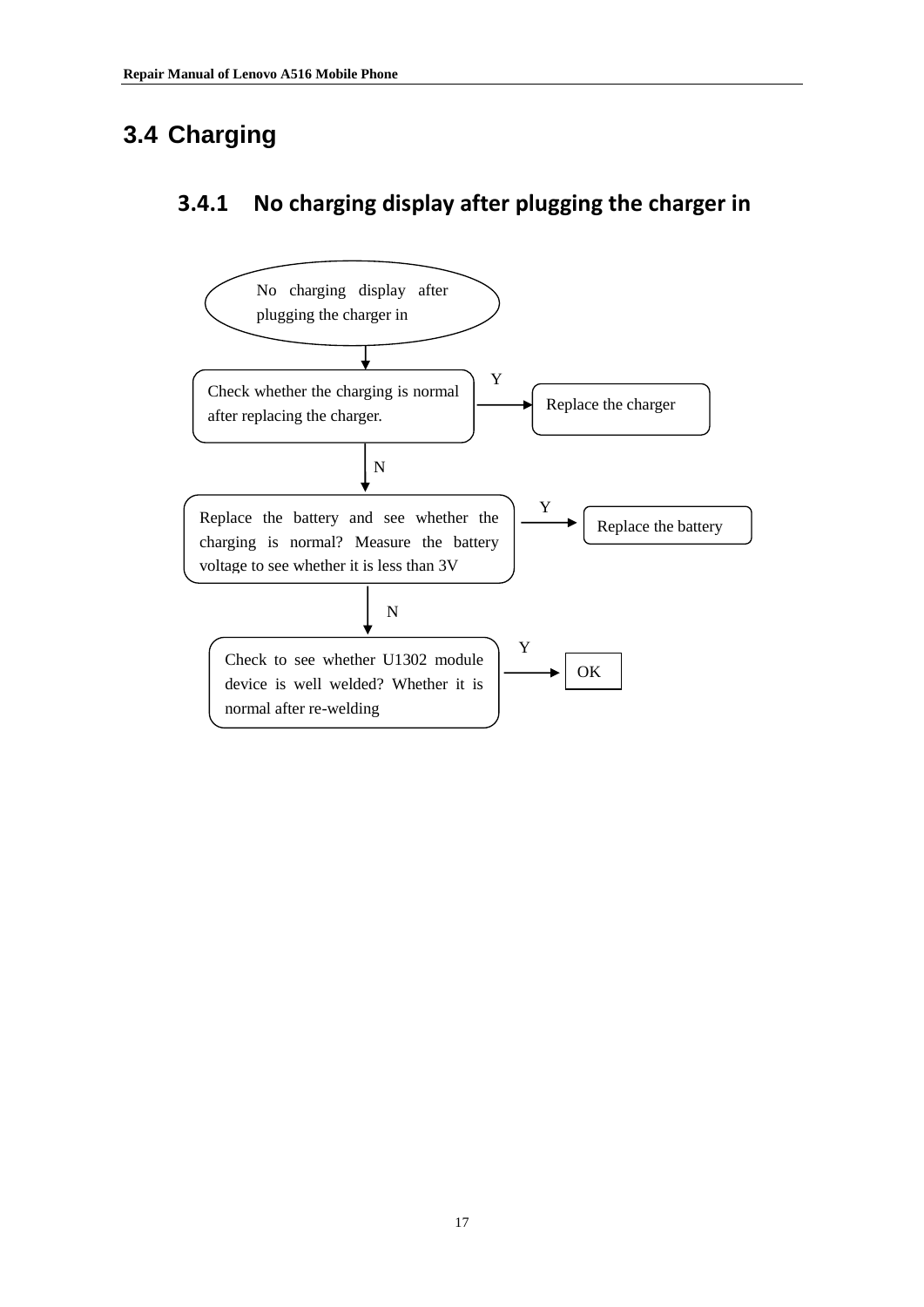<span id="page-17-0"></span>

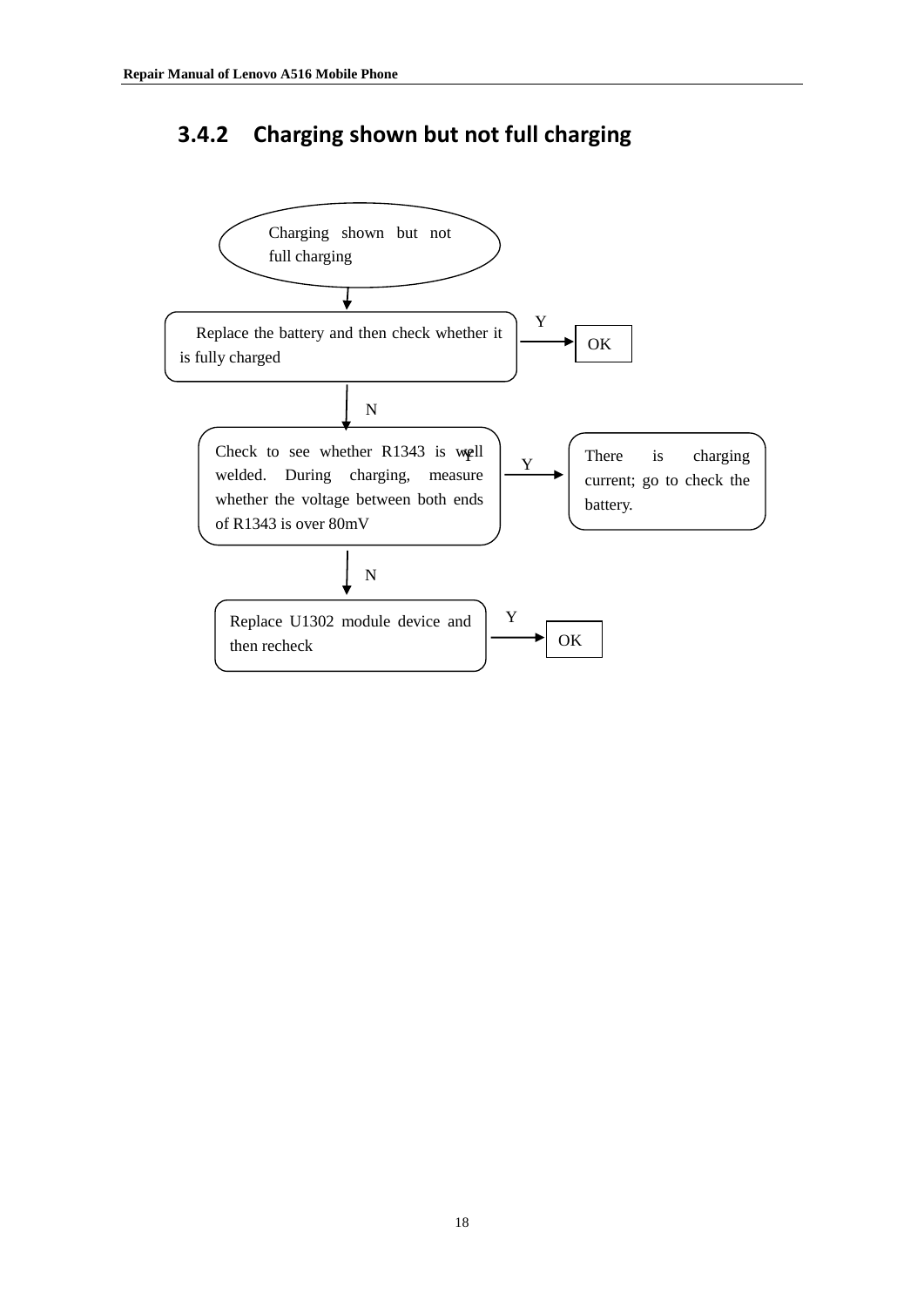#### <span id="page-18-0"></span>**3.5 Keyboard and keyboard backlight**

#### <span id="page-18-1"></span>**3.5.1 Abnormal operation of side keys**

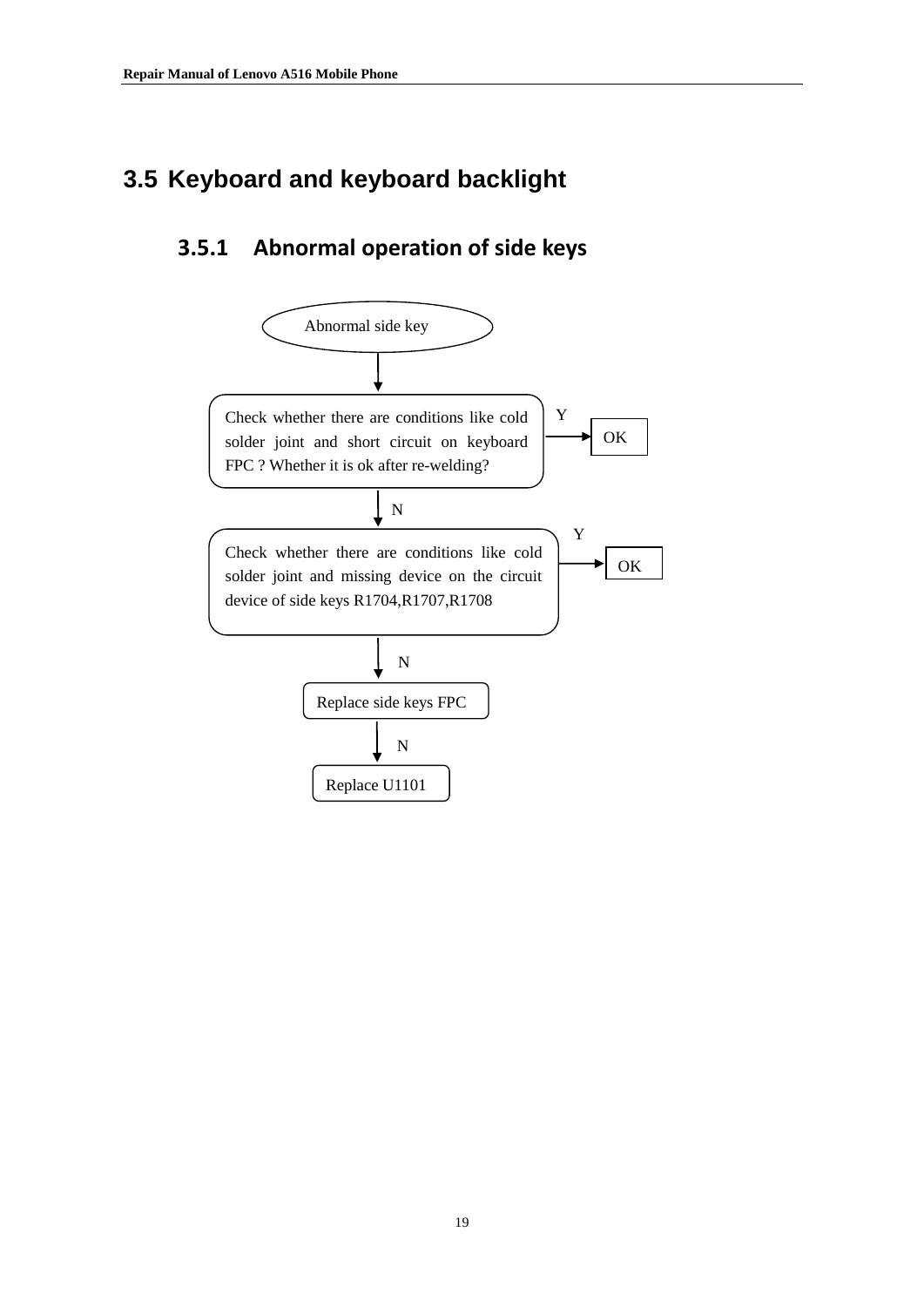#### <span id="page-19-0"></span>**3.5.2 Abnormal operation of CTP keyboard**

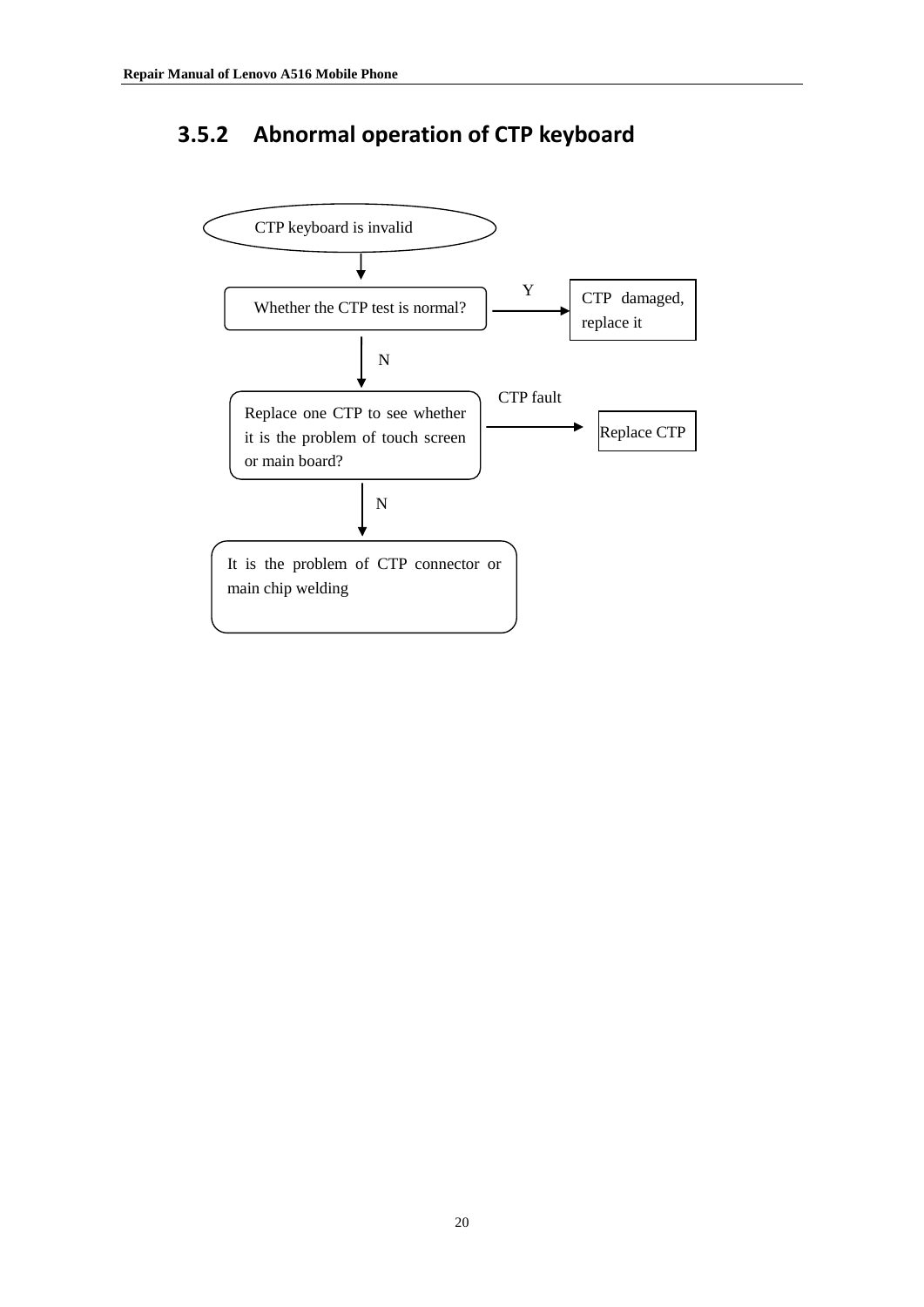### <span id="page-20-0"></span>**3.6 Calling**

#### <span id="page-20-1"></span>**3.6.1 No voice heard from the other side during the call**

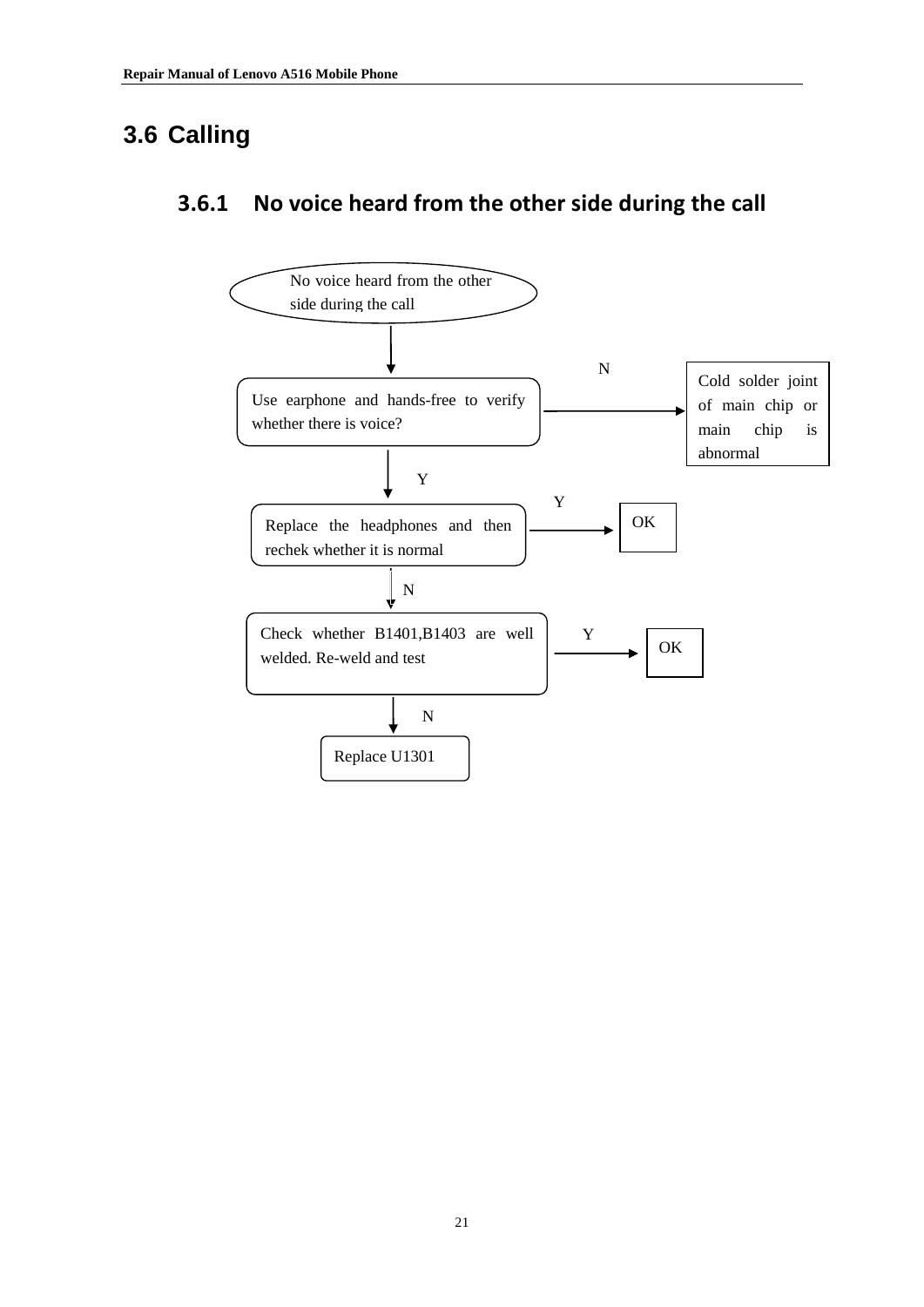#### **3.6.2 No voice heard from your side during the call**

<span id="page-21-0"></span>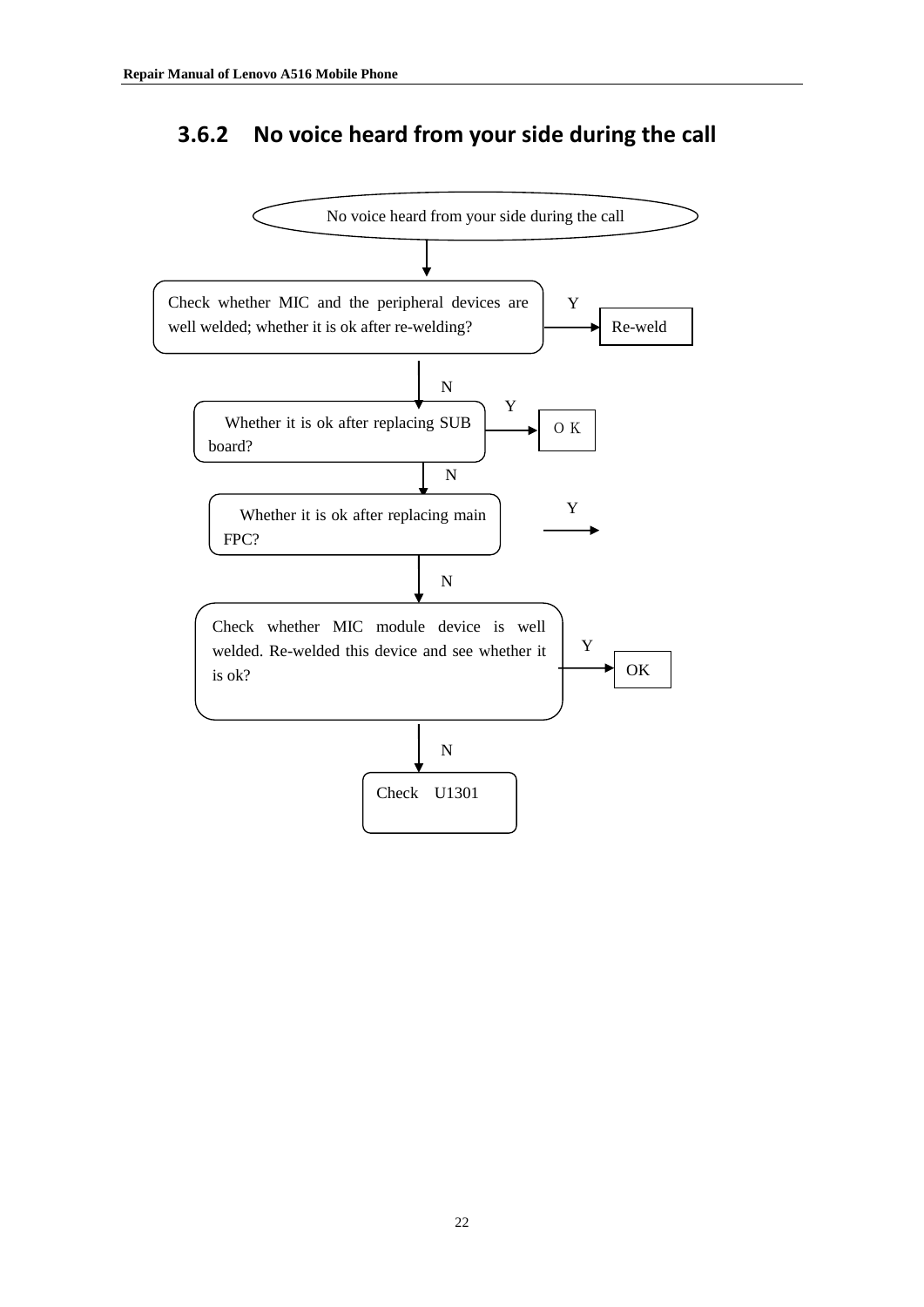#### <span id="page-22-0"></span>**3.7 Power-on failure**

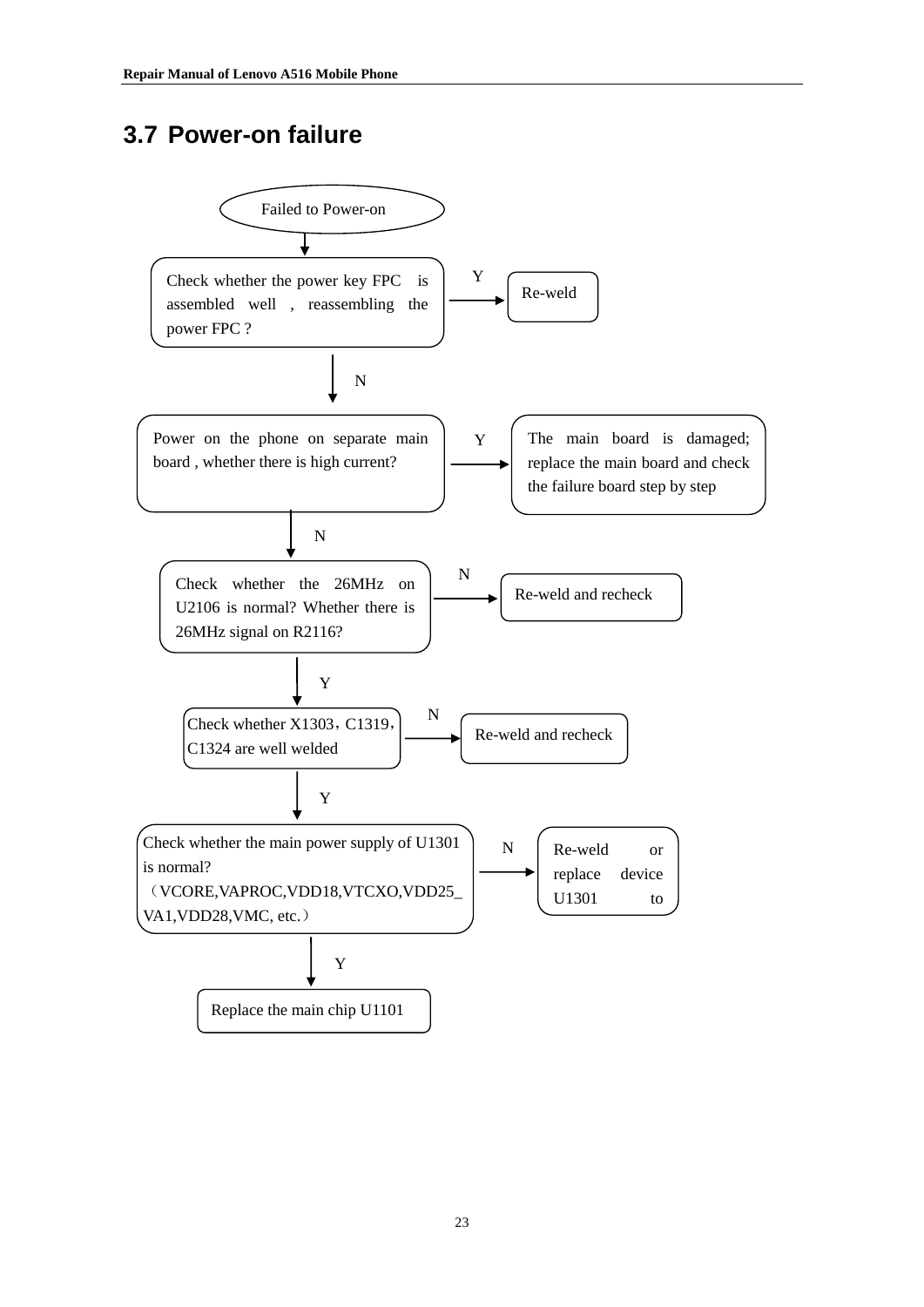## <span id="page-23-0"></span>**3.8 Touch screen failure**

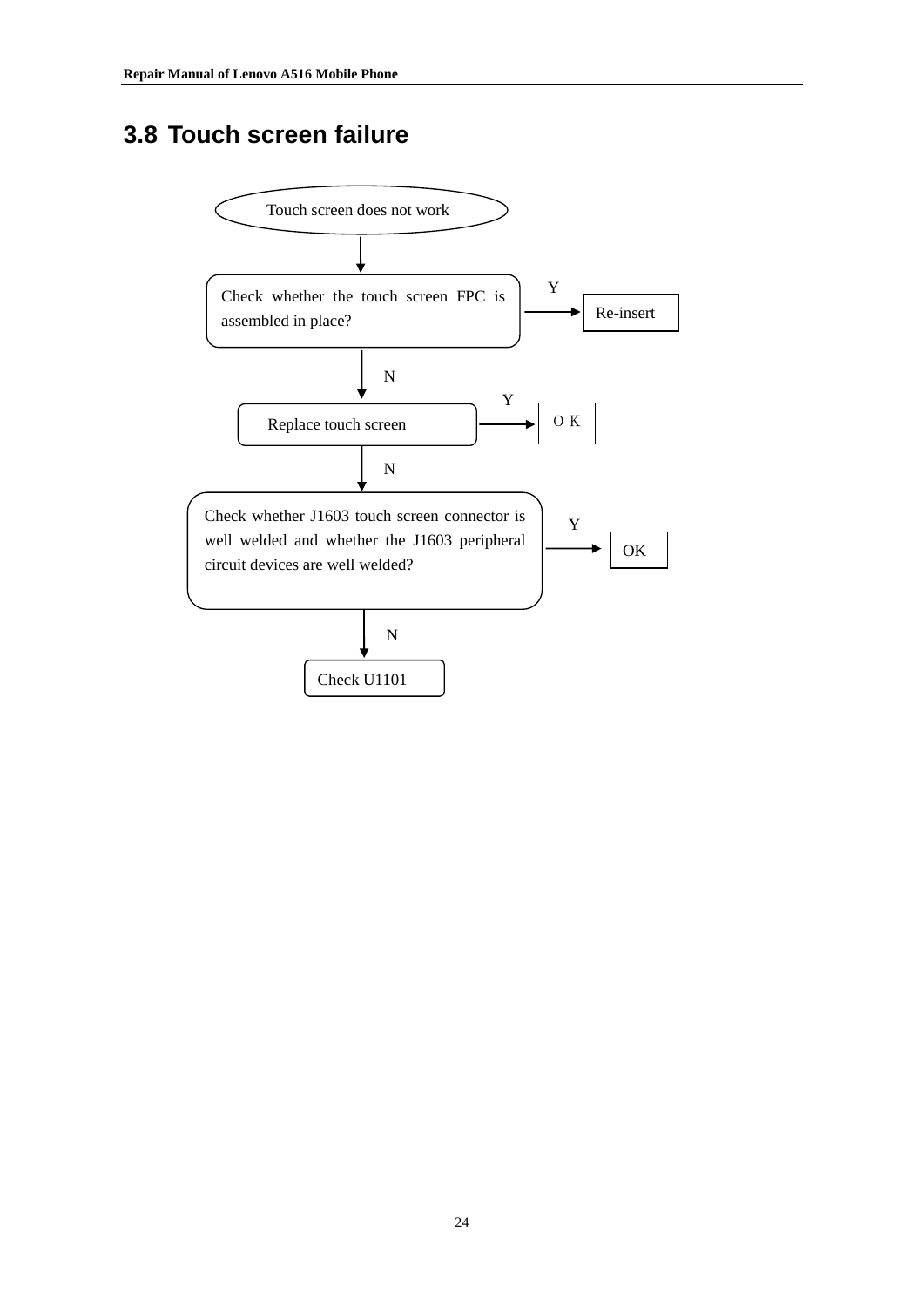#### <span id="page-24-0"></span>**3.9 LCD on when close to the ear during the call; LCD off**

#### **when away from the ear.**



# <span id="page-24-1"></span>**4.Radio frequency (RF)**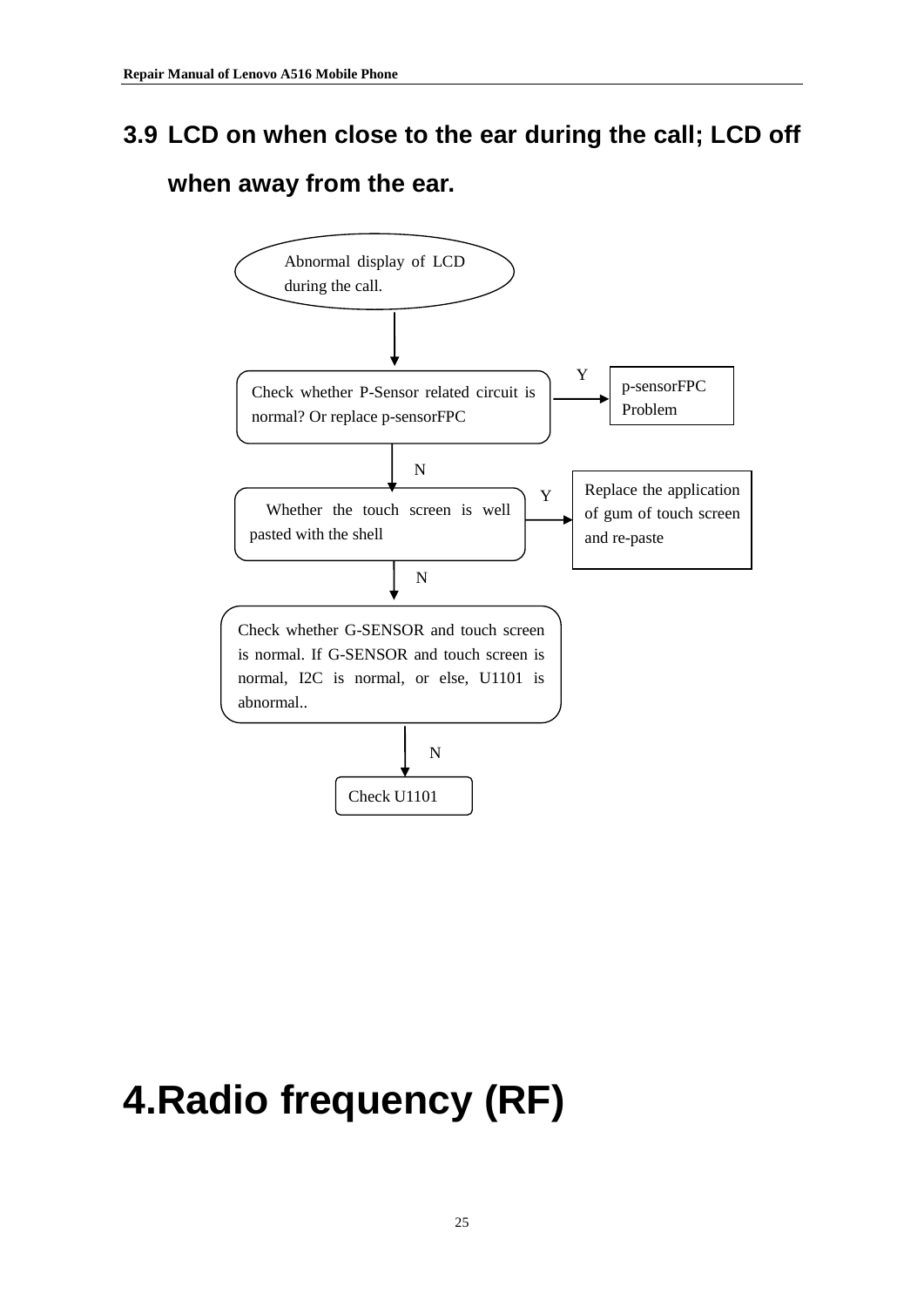#### <span id="page-25-0"></span>**4.1 Software Download Failure**

- ⚫ Faults: Software can't be normally downloaded.
- ⚫ Reason: Baseband chip is oppositely pasted or is in cold solder joint; CRYSTAL is oppositely pasted (no clock signal) or is in cold solder joint.
- Shooting:



⚫ Re-download software when it is normal after replacing elements,.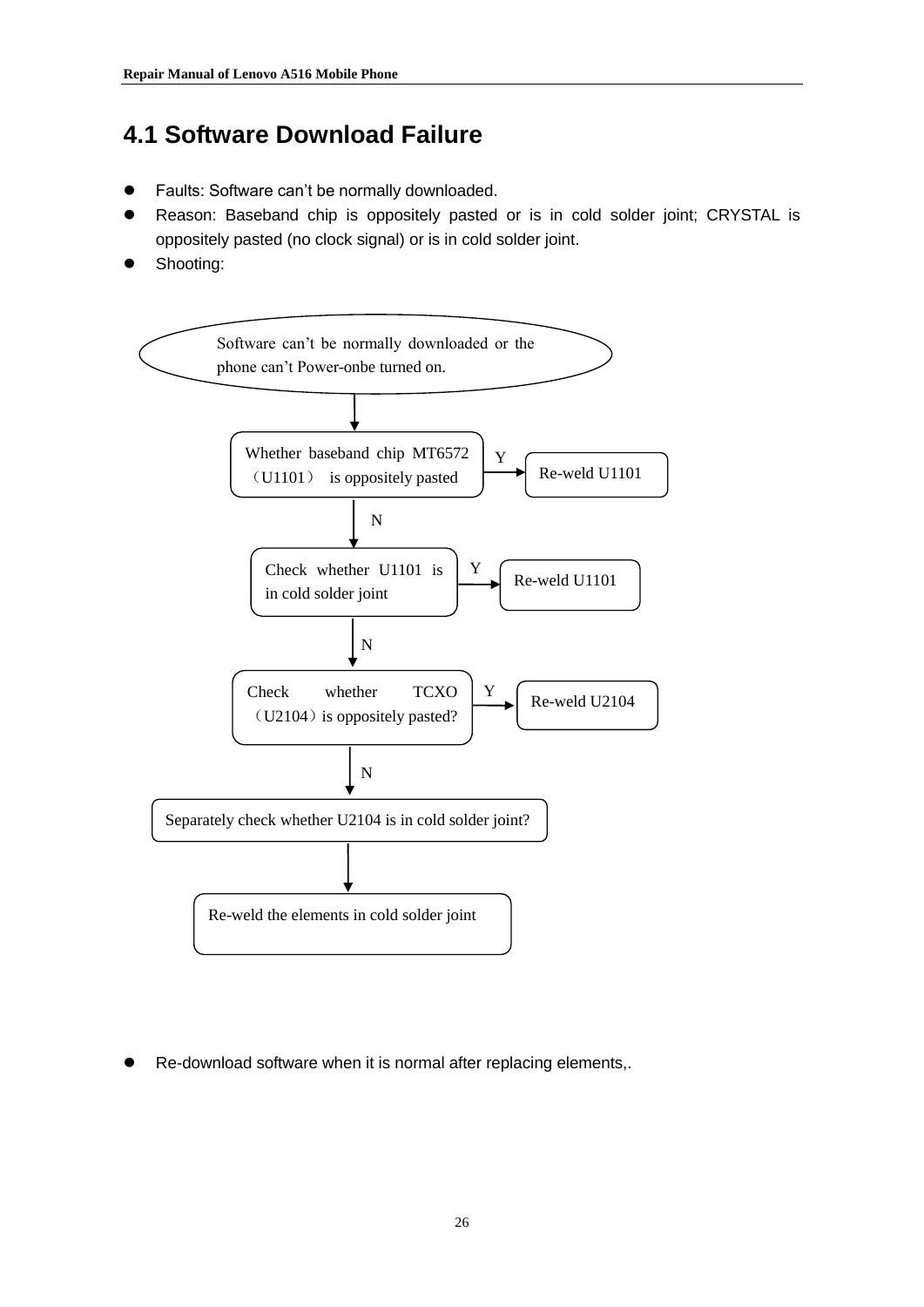## <span id="page-26-0"></span>**4.2 Production calibration**

#### <span id="page-26-1"></span>**4.2.1 AFC calibration**

- Fault: AFC calibration Fail.
- ⚫ Reason: RF test cable is not connected well during calibration; TCXO is oppositely pasted or in cold solder joint.
- Shooting:



⚫ Notes: Remember to recalibrate after replacing elements.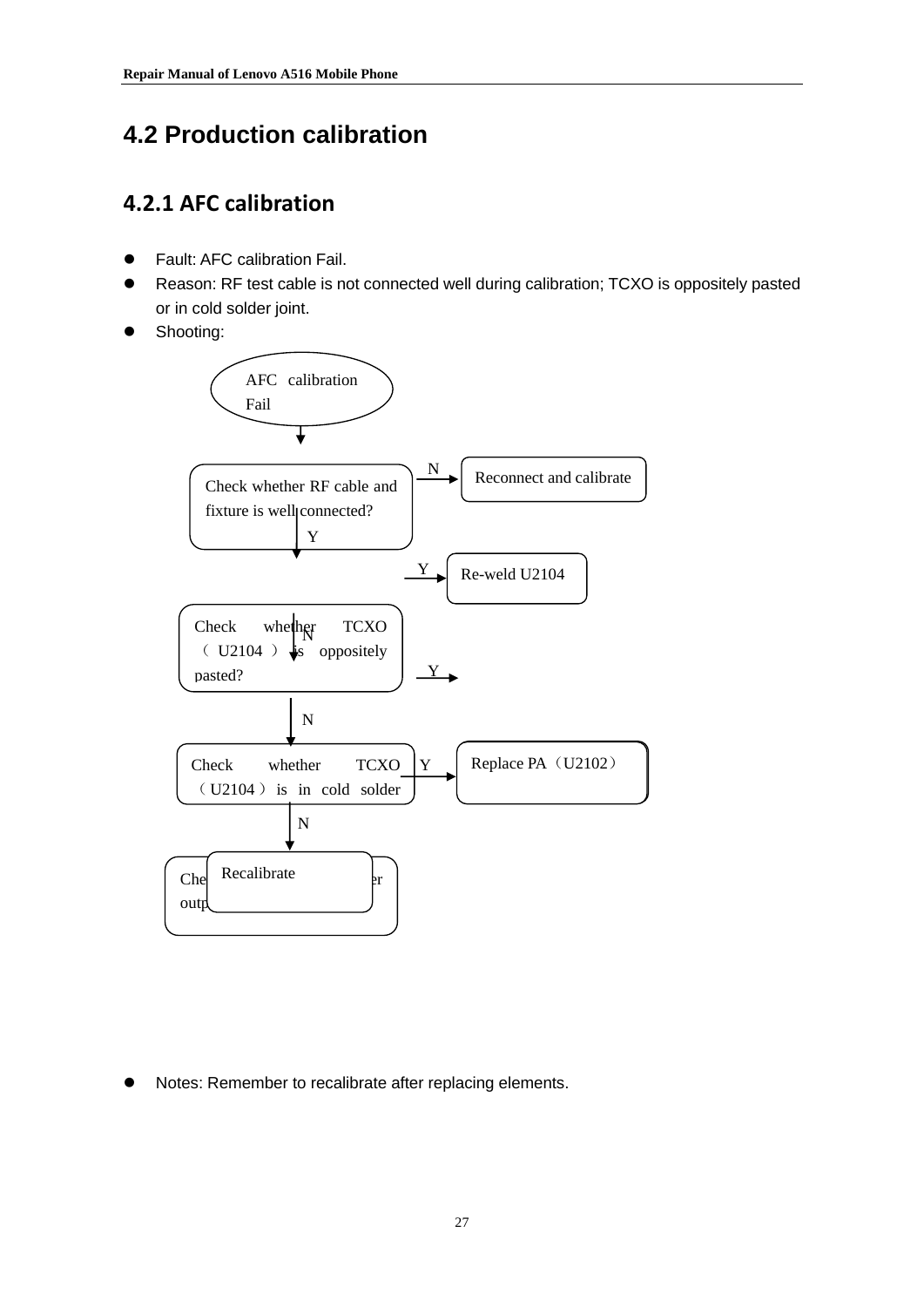#### <span id="page-27-0"></span>**4.2.2 AGC**

- ⚫ Fault: AGC calibration Fail.
- ⚫ Reason: RF test cable is not connected well during calibration; the devices in receiving cable are in cold solder joint (such as RF connectors, antenna switch, saw the filter and the surrounding capacitance).
- Shooting:



⚫ Notes: Remeber to recalibrate after replacing compements.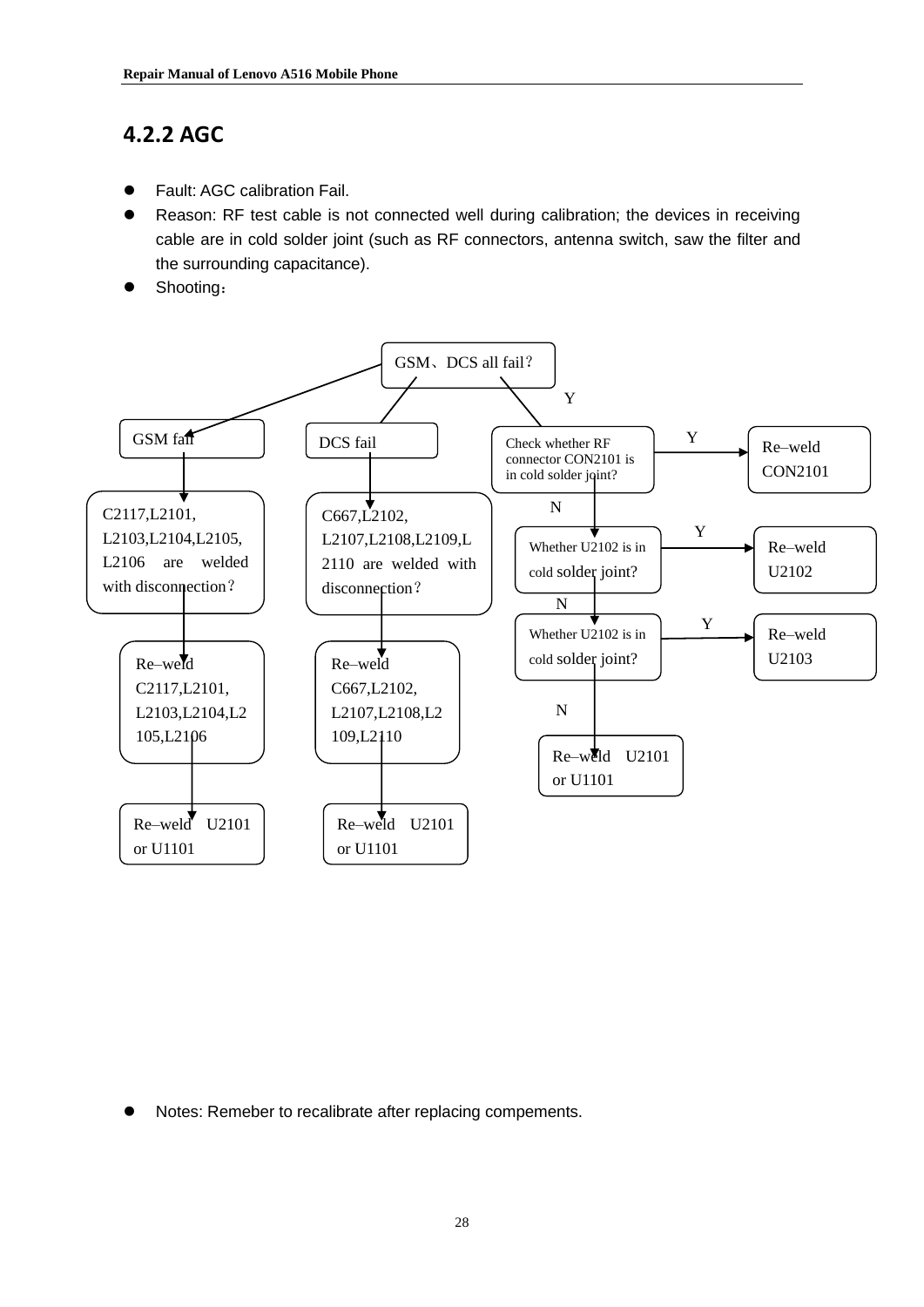#### <span id="page-28-0"></span>**4.2.3 APC**

#### **Fault 1**

- ⚫ Fault: APC calibration Fail.
- Cause: RF test cable is not connected well during calibration; PA is oppositely pasted; PA and peripheral circuit are in cold solder joint; The patch of RF input circuit of PA is deviated with short-circuit shield box.
- Shooting:



⚫ Notes:Remeber to recalibrate after replacing compements; the problem analysis of PCS TX APC is the same as DCS.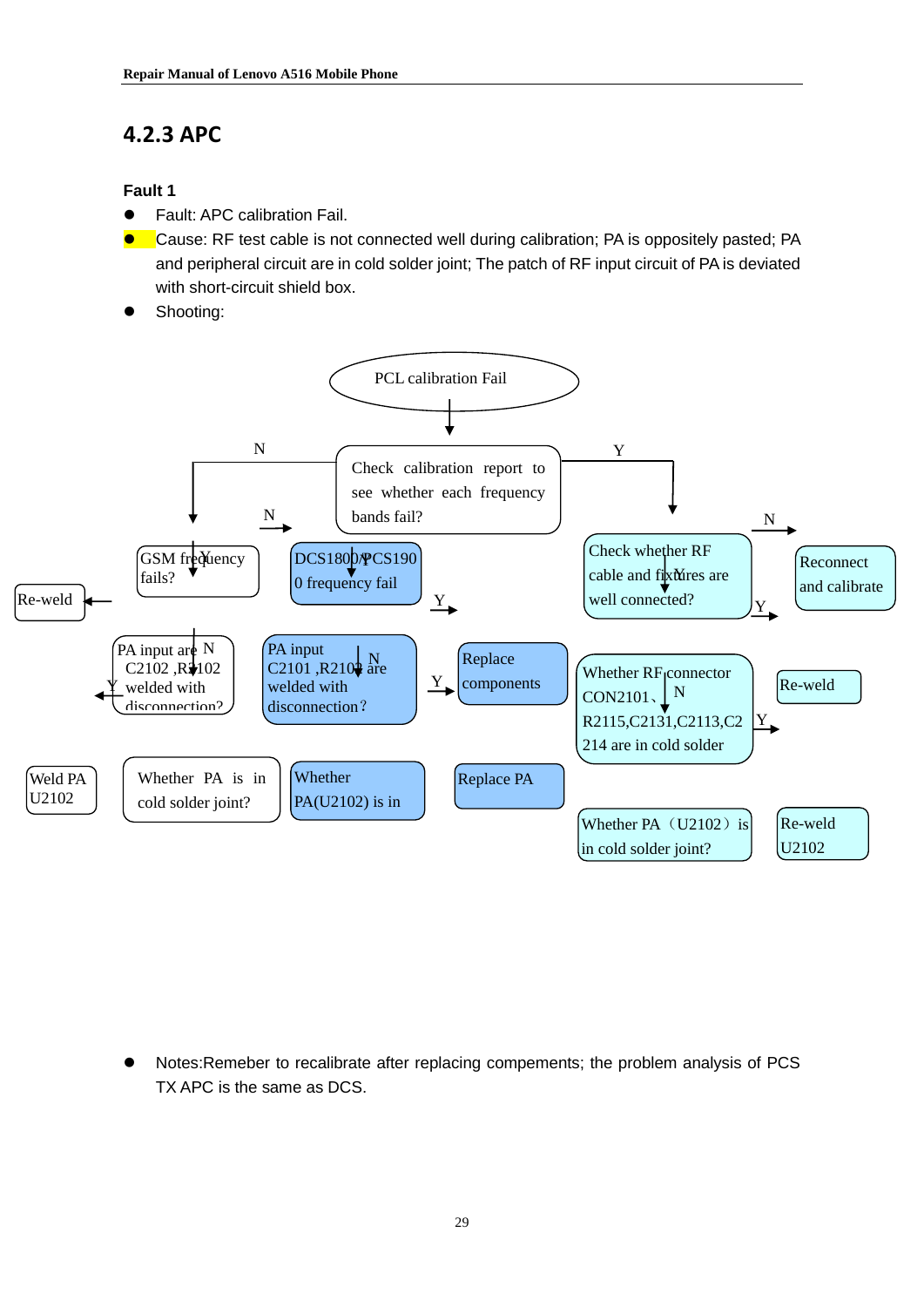#### **Fault 2:**

- Fault: The output power of the mobile phone is too high.
- Cause: The cable isn't well connected in calibration.
- Shooting:



#### **Fault 3:**

- Fault: After repeated calibration, the power is still low.
- Cause: Some element patches of PA and surrounding VAPC input are displaced or PA is damaged.
- Shooting:

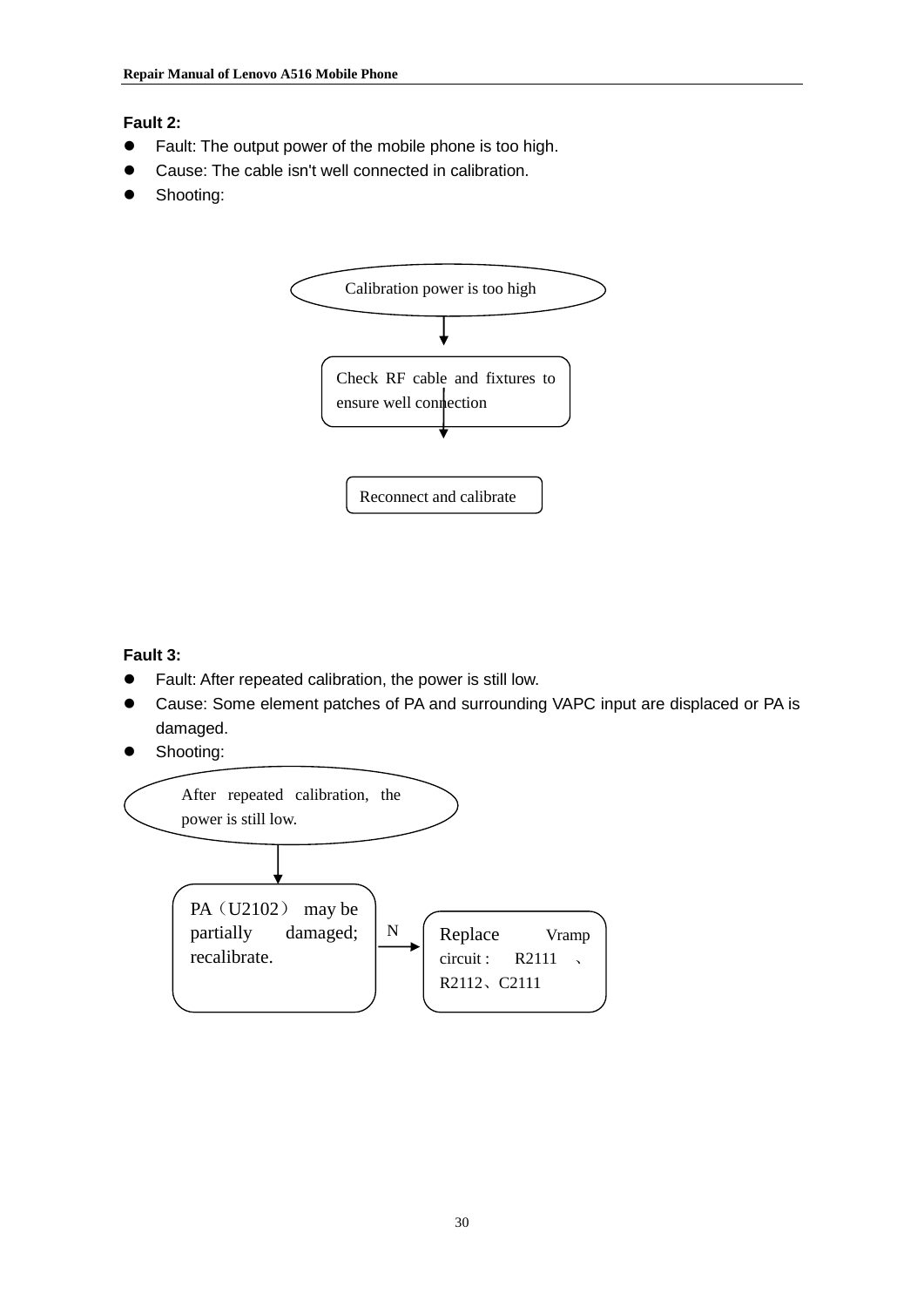### <span id="page-30-0"></span>**4.3 Fault in complete set test/ rework**

#### <span id="page-30-1"></span>**4.3.1 Switch spectrum & PVT template with excessive standard**

- Fault: The switch spectrum and PVT template of GSM and DCS frequency bands are excessive.
- ⚫ Cause: The cold solder joint or damage to R2204,R2210 in V\_ramp of PV may result in the excessive switch spectrum.
- Shooting:

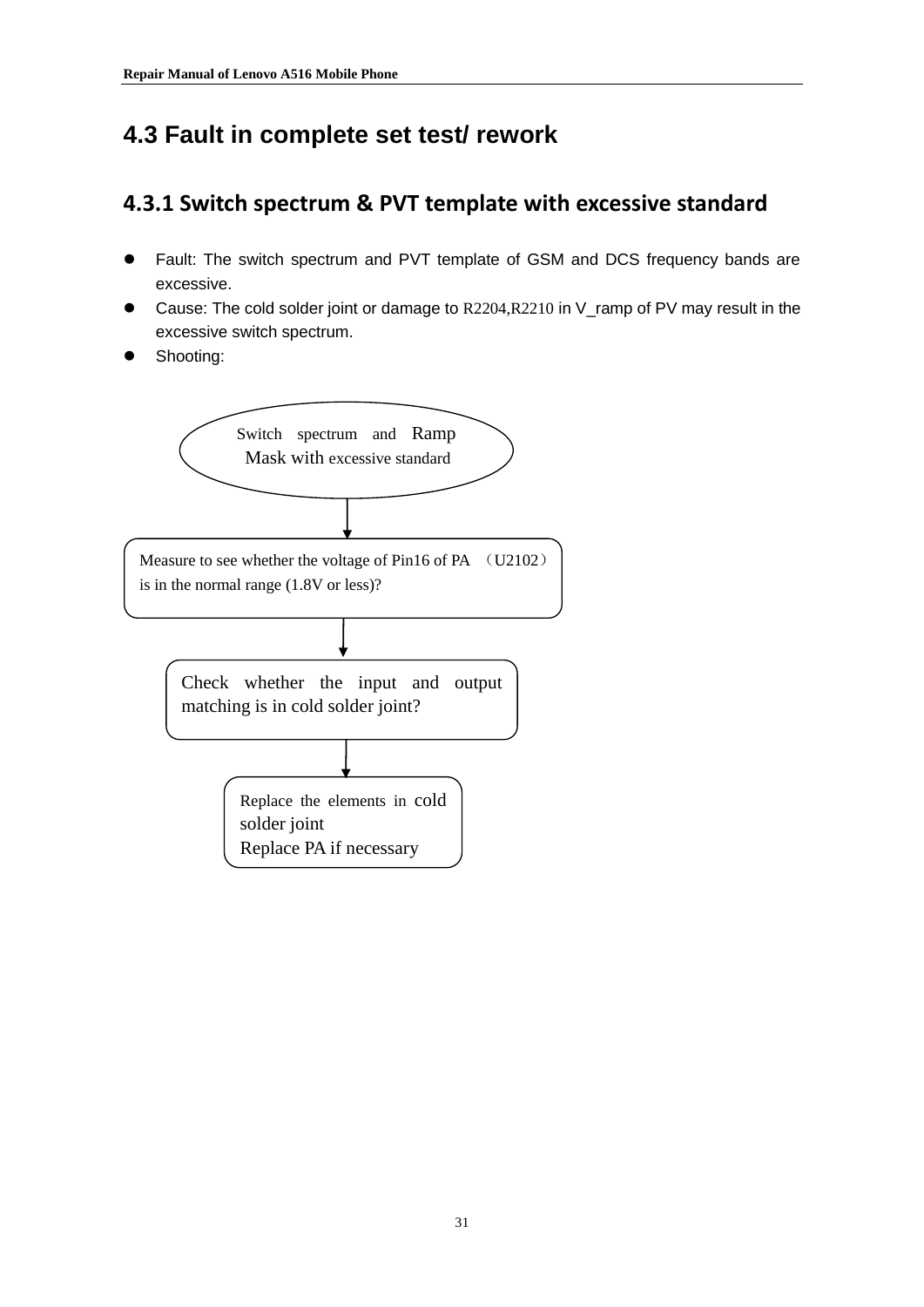#### <span id="page-31-0"></span>**4.3.2 High Frequency Error**

- ⚫ Fault: Frequency Error exceeds standard in complete set test.
- ⚫ Cause: There is problem in VAFC input circuit of TCXO.
- Shooting:



#### <span id="page-31-1"></span>**4.3.3 High Phase Error**

- ⚫ Fault: Phase Error exceeds standard in complete set test.
- ⚫ Cause: The capacitors of power supply part of PA and transceiver are in cold solder joint or in short circuit with other resistance.
- Shooting: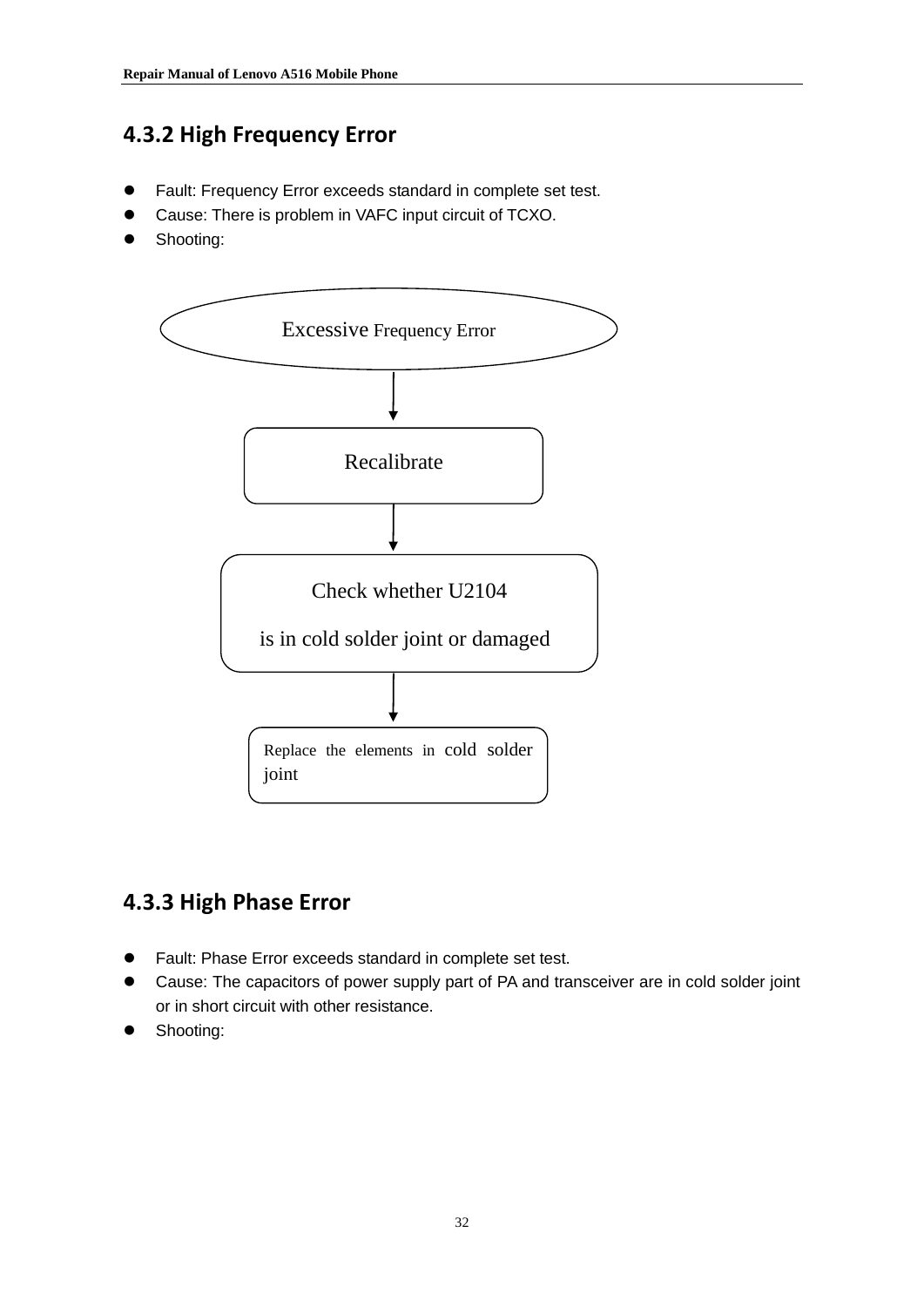

#### <span id="page-32-0"></span>**4.3.4 Power output problems**

- ⚫ Fault: Normally power-on and receive, but when outputting two frequency bands or single frequency band power, there is no input power or the input power is very low.
- ⚫ Cause: There are many reasons for no output power or very low power, which may be the results of faults of Transceiver output part, PA input and output circuit, antenna connector and antenna switch control signal or power supply circuit. Specific circumstances are:

#### ◼ **RF connector**(**CON2101**)

Checking: Whether RF connector CON701 and the test probe of RF test cable are well connected or the patch is oppositely pasted or the antenna connector is damaged.

Shooting: Replace antenna connector and ensure right direction of patch.

#### ◼ **RF power amplifier (PA)**

A. Whether the control signal PA\_ENABLE (Pin17) of PA is high level (about 2.8V); if it is low level, there is no output of PA;

B. Check the Pin3 Pin4 of PA power supply part to see whether the power supply voltage is in the normal range (typically  $3.6V \sim 4.2V$ );

C. Whether the RF input parts of PA(C2101,R2102,C2102,R2105) are in cold solder joint;

D. Whether the RF output (R2115, C2113, C2131, C2114 ) of PA is in cold solder joint; E. Part circuit of V ramp control signal of  $PA(R2111,R21123,C2111)$ : if it is in old solder joint or in interruption of circuit, PA also has no output power.

#### ◼ **Transceiver**(**U2101**)

A. Whether the power supply voltage of Transceiver  $(U2101)$  is within normal range; check the power supply voltage between power supply filtration capacitor and U2101 connection and then check whether the surrounding circuit is in cold solder joint. B. Whether there is cold solder joint or short circuit in Transceiver (U2101).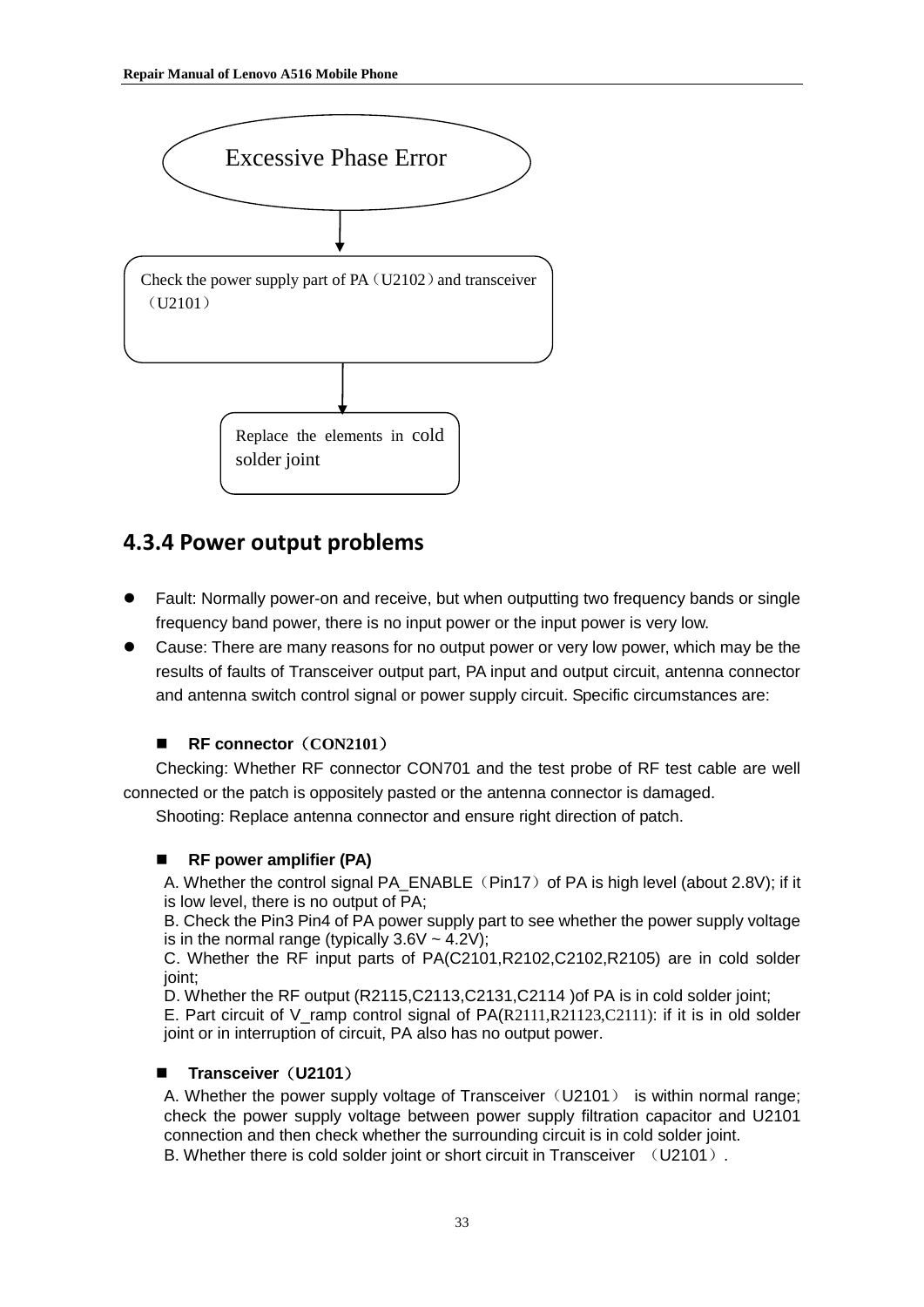If it is possible to repair the complete set, the output power of each module on transmission channel can be detected through spectrum analyzer probes when keeping the phone in the constant state of maximum power. Under normal circumstances,

A. About GSM 33dBm and DCS/PCS 30dBm output power can be detected on the output end of RF connector.

B. About 3dBm output power can be detected on matching circuit C2101 and C2102 of PA input end;

C. About 32dBm or 29dBm output power can be respectively detected on pin14 connection of PA output end;

D. About 3dBm output power can be detected on pinA11 and pinB8 of Transceiver (U2101) output end.

#### <span id="page-33-0"></span>**4.4 WCDMA forecast**

#### <span id="page-33-1"></span>**4.4.1 RSSI\_Cal**

Fault: RSSI fails

Cause: There are problems in receiving channel Repair manner:



#### <span id="page-33-2"></span>**4.4.2 TPC\_Cal**

Fault: TPC fails Cause: There are problems in transmission channel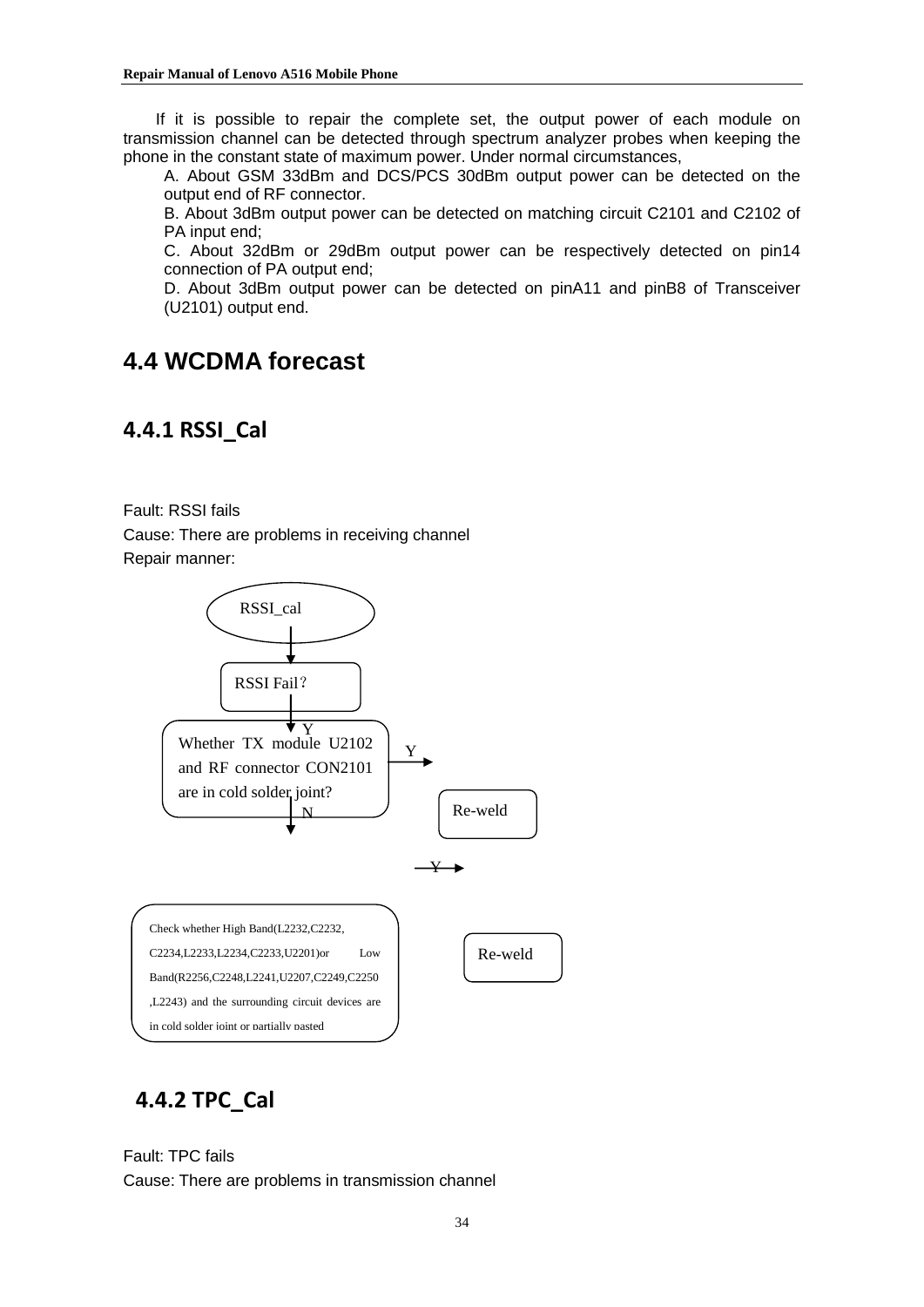#### Repair manner:

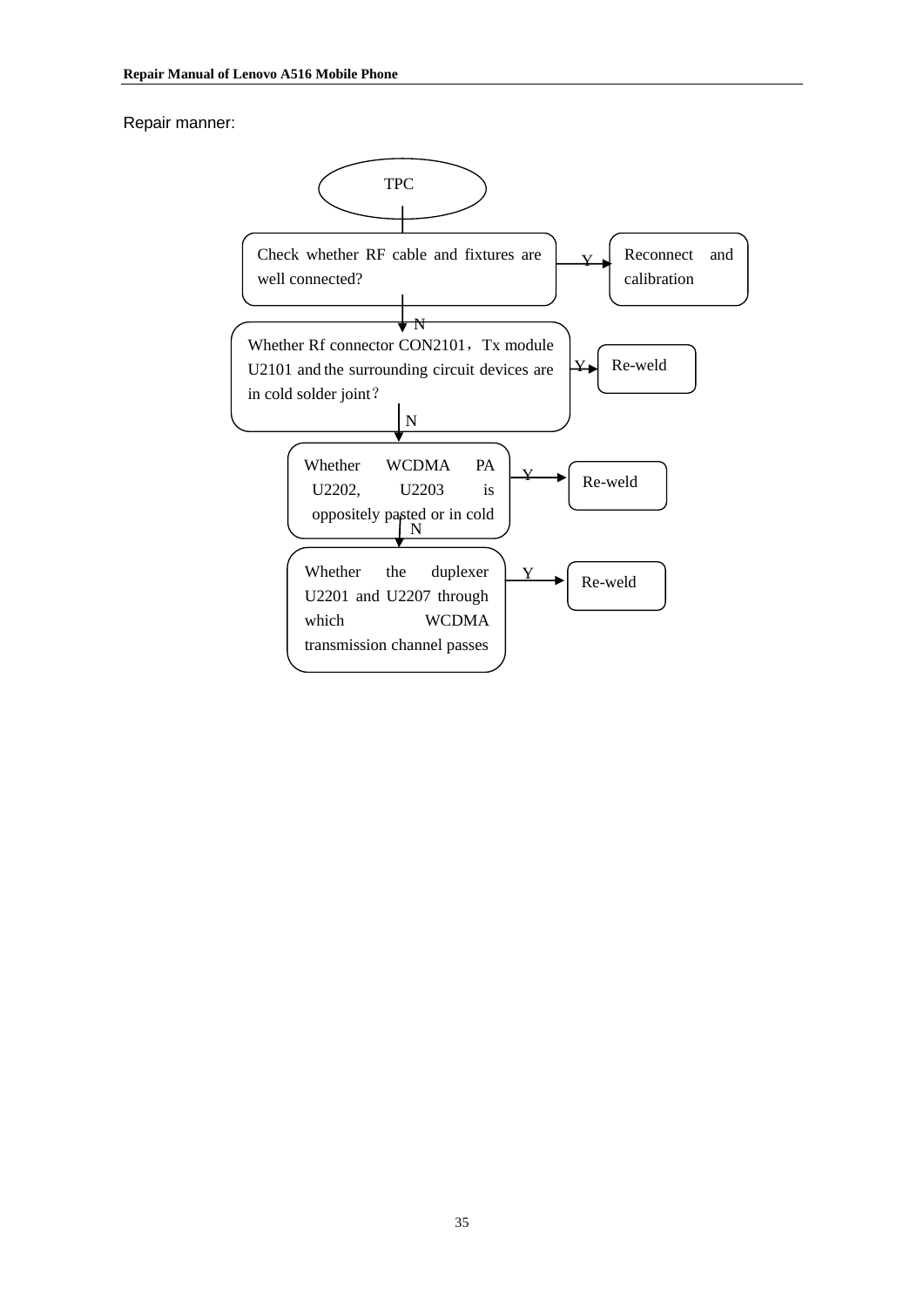#### <span id="page-35-0"></span>**4.5 WCDMA comprehensive test**

#### <span id="page-35-1"></span>**4.5.1 ACLR or SEM**

Fault: ACLR or SEM

Cause: No calibration or WCDMA PA (U2202,U2203) is in cold solder joint; RF transceiver (U2105) doesn't work well.

Repair manner:



#### <span id="page-35-2"></span>**4.5.2 ILPC comprehensive test abnormal**

Fault: ILPC Cause: No calibration or just passing calibration. Repair manner: The same as 4.5.1.

#### <span id="page-35-3"></span>**4.5.3 FrequencyErr**

Fault: FrequencyErr Cause: No calibration, or suffered outside interference Repair manner: Recalibrate WCDMA and test; replace U2104.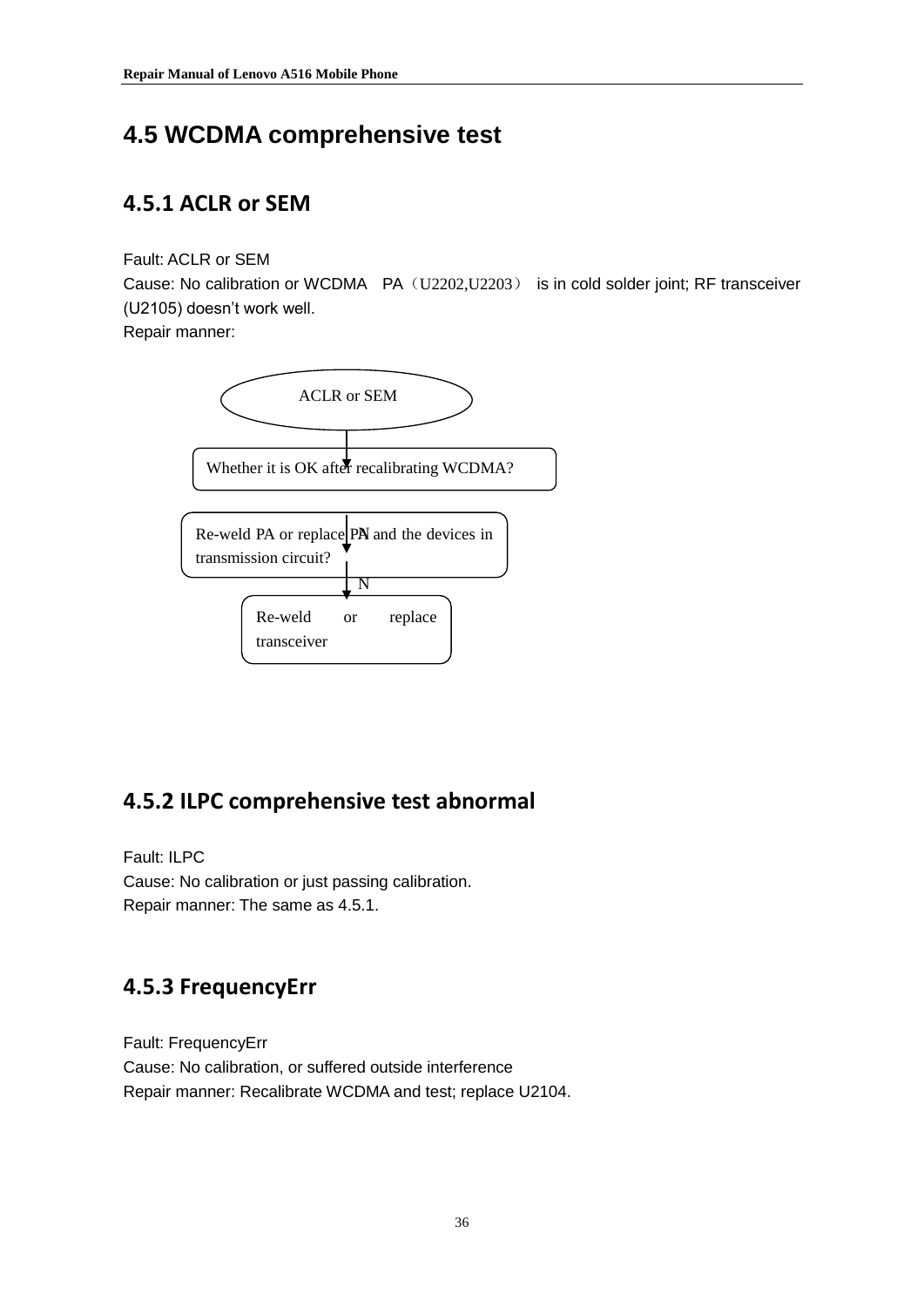# <span id="page-36-0"></span>**5.Structure assembly**

# **a) 5.1 Assembly process sequence of Lenovo A516 main body**



Figure 5-2 Exploded View of LENOVO A516 Main body Part Assembly

As the explode drawing 5-2

- 2) Assemble BB Shielding(10) to Main PCB(17) ;Assemble Conductive Adhesives of shielding(23/24) to BB Shielding and RF Shielding ;
- 3) Assemble Volume Key FPC(22) and Power Key FPC(21)to Main PCB(17);

REMARK: All units of the Front Housing Assembly have been

assembled already.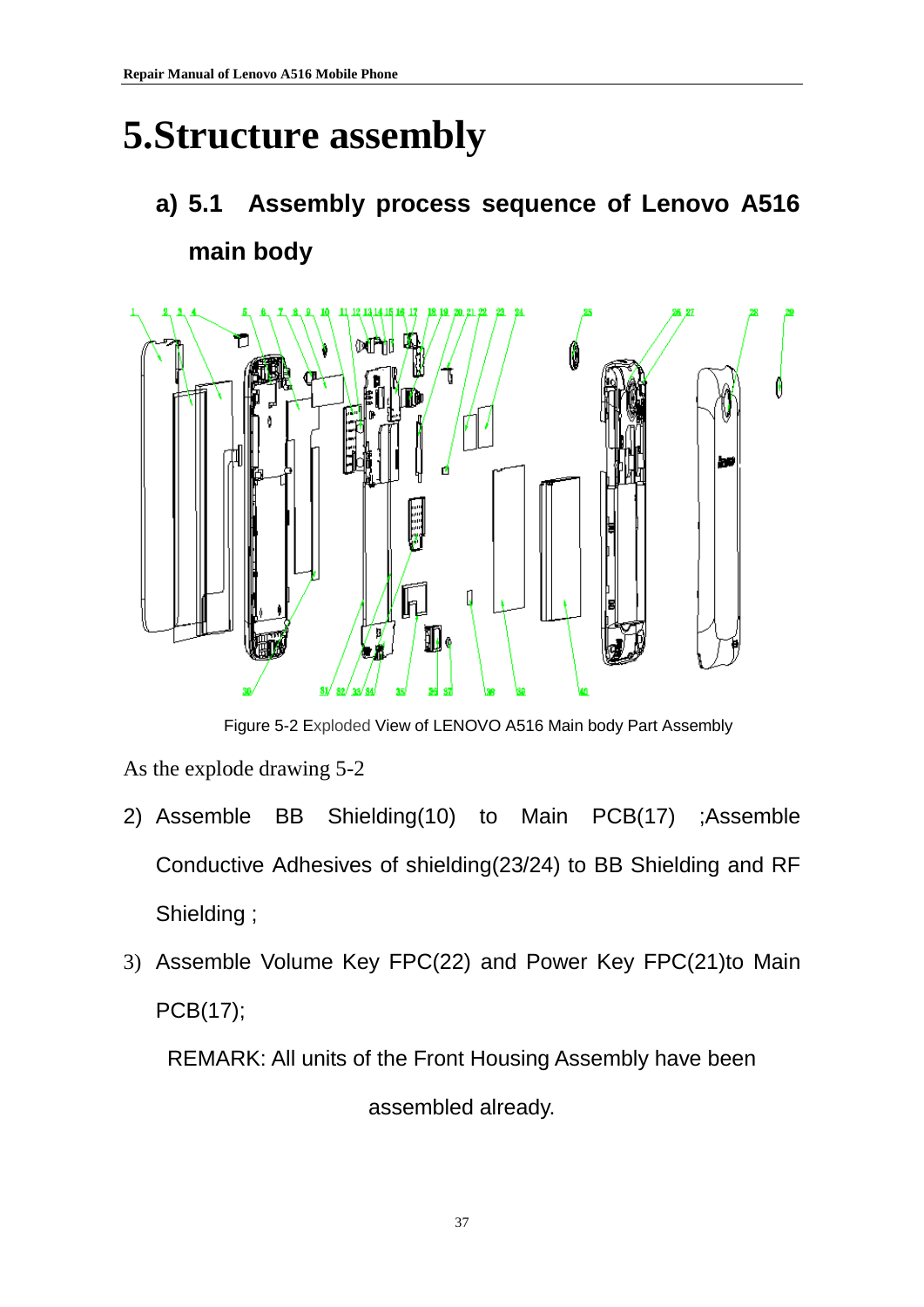- 4) Assemble Three LCD conductive adhesive(8/30) and LCD Thermal conductivity of graphite and LCD(3) to the Front Housing Assembly(5). Watch out the Location of the Position Line;
- 5) Assemble The LCD buffer foam (2) to the TP component(1) by the jig paste ;
- 6) The assembly hole of the senor module TP through the front shell, the TP module (1) attached to the front housing corresponds to the position of the sinking platform;
- 7) Fix Receiver (16) and P-sensor silica gel(7) to the Front Housing Assembly too; REMARK: All units of the Front Housing Assembly have been assembled already.
- 8) Fix Front camera to Front Housing; Fix Main FPC and Cable Line to Main PCB; Assemble Main PCB(5) to the Front Housing Assembly, and fasten them by five PCS Screws(27);Fix TP FPC and LCD FPC and Front Camera and Back Camera to Main PCB;
- 9) Fix Main FPC to Front Housing Assemble;
- 10)Fix Loudspeaker Seal Foam(35) and Sub PCB Conductive Adhesives and Speaker Conductive to Sub PCB Assembly; Fix MIC Silicone Case to MIC;
- 11) Fix Main PFC(32) to Sub PCB Assembly, Fix Assemble PCB to the Front Housing Assembly;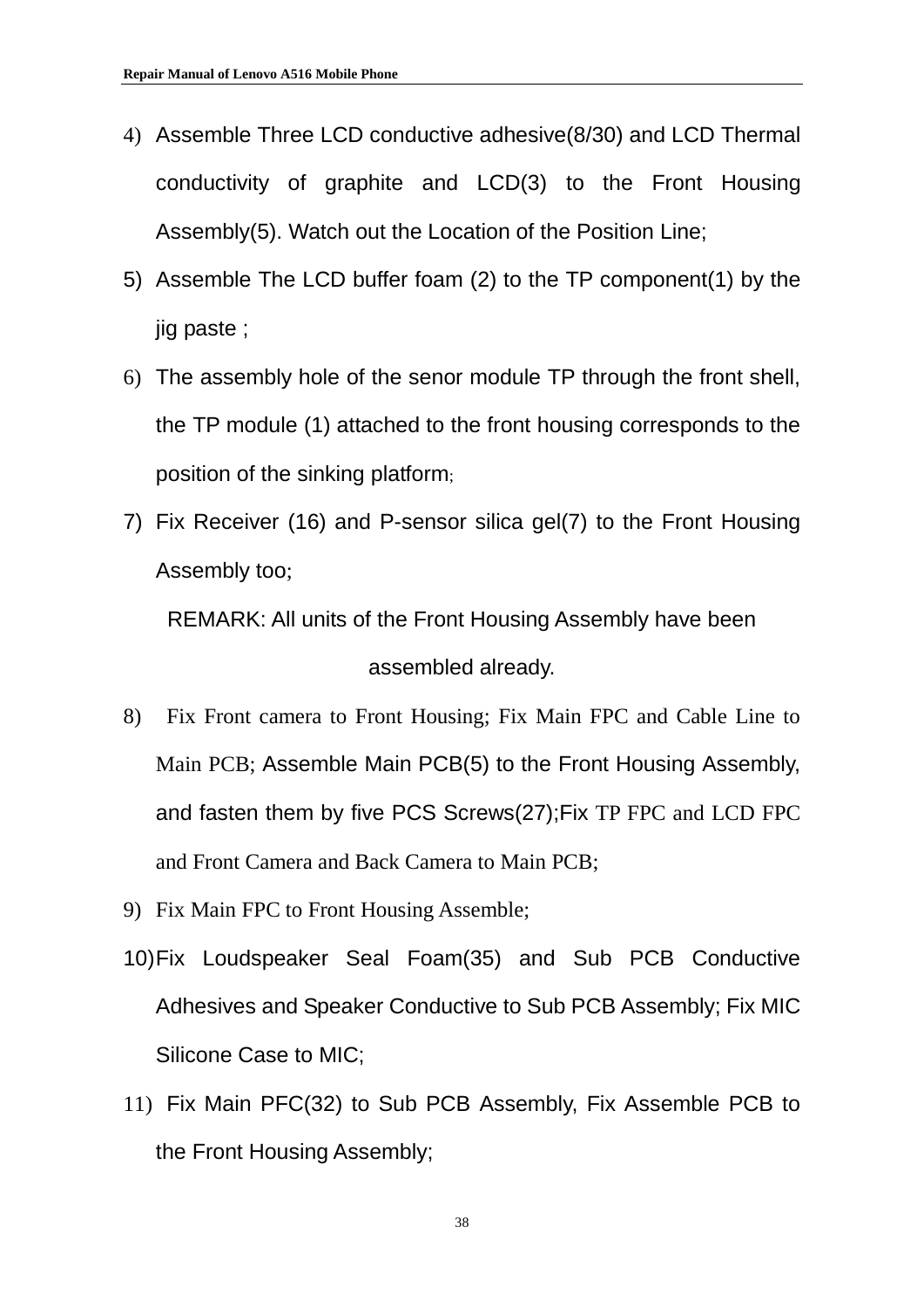- 12) organized Main PFC and Cable
- 13)Assemble Battery Compartment Stickers (39) to Stainless Steel Frame for Cell;
- REMARK: All units of Front Housing Assembly have been assembled already.
- 14)Assemble Volume Key(20) and Power Key (13) to the Back Housing Assembly;
- 15)Assemble Loudspeaker (36) to the Back Housing Assembly(26);
- 16)Assemble the Assembled Back Housing Assembly to Front Housing Assembly, Assemble Battery Compartment Stickers and Network Card and Main Label to Stainless Steel Frame for Cell;
- 17) Fasten them by Six Screws (27);
- 18)Assemble Camera Lens (29) to the Back Housing Assembly(26);
- 19) Assemble Battery Cell(40) to the assembly;
- 20) Assemble Battery Cover(28) to the assembly, Open the phone.

That is the process of A516 mobile assembly

#### **5.2 Precautions in Lenovo A516 main body assembly**

- 1) Fastening the Screws needs appropriate strength, after fastening must check up that the up and down cover is locked in place, and without looseness;
- 2) Pressure shall be ensured when assembling CTP components to